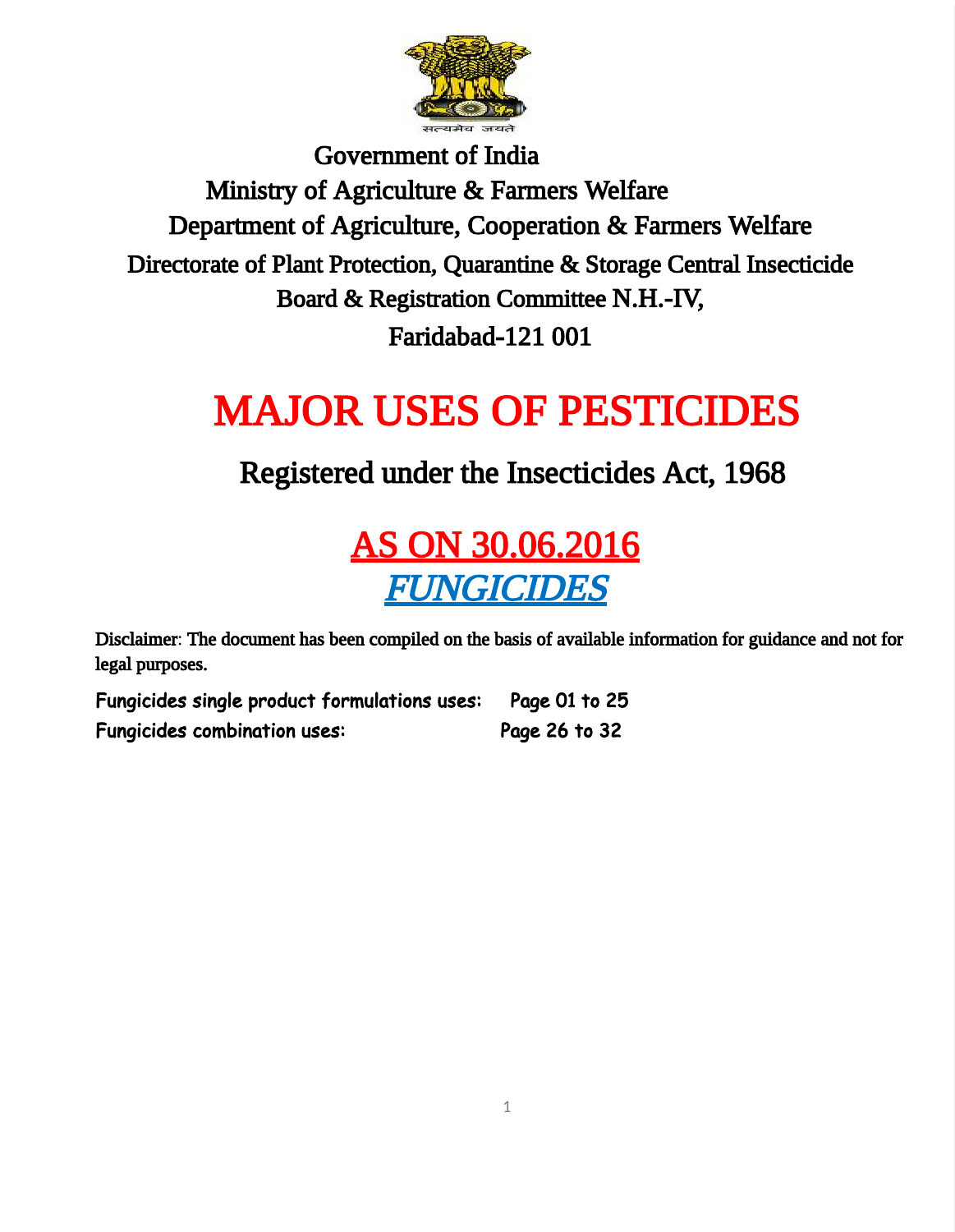## **Fungicides**

| Crop                       | Common name                           | <b>Waiting period</b> |                            |                                                                               |                                                     |
|----------------------------|---------------------------------------|-----------------------|----------------------------|-------------------------------------------------------------------------------|-----------------------------------------------------|
|                            | of the disease                        | a.i. (g)              | Formulation<br>$(g/ml)/\%$ | Dilution in<br>water $(L)$                                                    | from last<br>application to<br>harvest (in<br>days) |
| Aureofungin 46.15% w/v. SP |                                       |                       |                            |                                                                               |                                                     |
| Citrus                     | Gummosis                              |                       | 1.0%                       | 750<br>(soil drench)                                                          | 30                                                  |
| Azoxystrobin 23% SC        |                                       |                       |                            |                                                                               |                                                     |
| Grapes                     | Downy mildew<br>Powderv mildew        | 125 gm                | 500 ml                     | $500 - 750$                                                                   | 7                                                   |
| Chilli                     | Fruit rot<br>Powderv mildew           | 125 gm                | 500 ml                     | $500 - 750$                                                                   | 5                                                   |
| Mango                      | Anthracnose<br>Powdery mildew         | 0.025%                | 0.1%                       | 100 ml/ 100 lit of<br>water<br>depending on the<br>size of the tree<br>canopy | 5                                                   |
| Tomato                     | Early &<br>Late blight                | 125 gm                | 500 ml                     | 500                                                                           | 3                                                   |
| Potato                     | Late Blight                           | $125 \text{ gm}$      | 500 ml                     | 500                                                                           | 12                                                  |
| Cucumber                   | Downey mildew<br>Powdery mildew       | 125 gm                | 500                        | 500                                                                           | 5                                                   |
| Cumin                      | <b>Blight &amp; Powdery</b><br>mildew | 115 gm                | 500                        | 500                                                                           | 28                                                  |
| Benomyl 50 % WP            |                                       |                       |                            |                                                                               |                                                     |
| Wheat                      | Loose smut                            | $1 \text{ gm}$        | $2 \text{ gm}$             | 1 kg of<br>seed                                                               |                                                     |
| Groundnut                  | Tikka leaf spot                       | 112.5 gm              | $225$ gm                   | 750                                                                           | -                                                   |
| Tobacco                    | Frog eve spot                         | 112.5 gm              | 225 gm                     | 750                                                                           |                                                     |
| Grapes                     | Powdery mildew                        | $150 \text{ gm}$      | $300 \text{ gm}$           | 625-700                                                                       | -                                                   |
|                            | Anthracnose                           | $150 \text{ gm}$      | 300 gm                     | 625-700                                                                       | 7                                                   |
| <b>Beans</b>               | Powdery mildew                        | $100 \text{ cm}$      | $200 \text{ cm}$           | 600                                                                           | -                                                   |
|                            | Anthracnose                           | $100 \text{ gm}$      | $200 \text{ gm}$           | 600                                                                           | -                                                   |
| Cucurbits                  | Powdery mildew                        | $100 \text{ cm}$      | $200 \text{ gm}$           | 600                                                                           | ۰                                                   |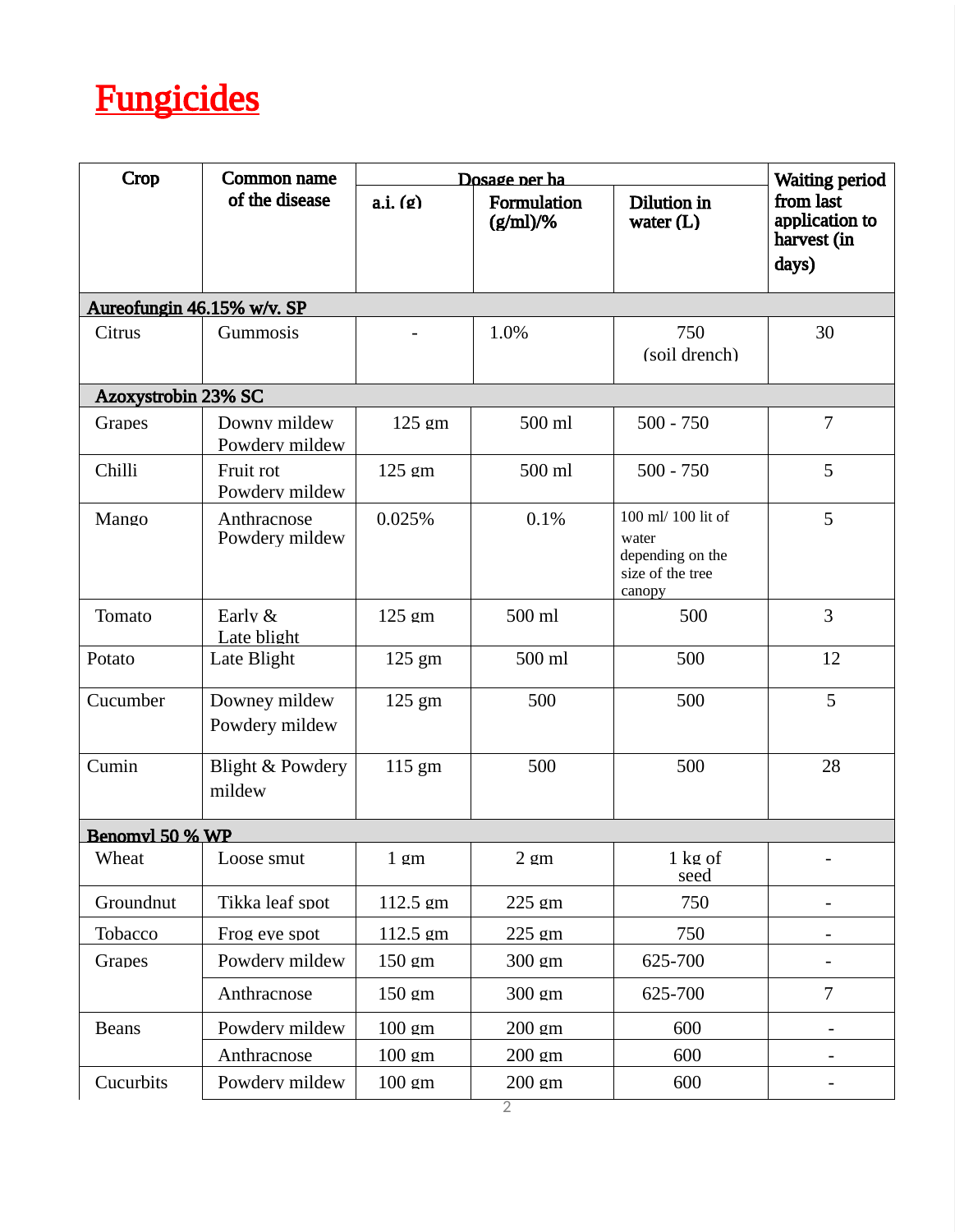| Cucurbits                                                                            | Anthracnose                         | 100 gm           | 200 gm           | 600                                   |                          |
|--------------------------------------------------------------------------------------|-------------------------------------|------------------|------------------|---------------------------------------|--------------------------|
| Chillies                                                                             | Powderv mildew                      | 100 gm           | 200 gm           | 600                                   |                          |
|                                                                                      | Fruit rot                           | 100 gm           | 200 gm           | 600                                   |                          |
|                                                                                      | Leaf spot                           | 100 gm           | 200 gm           | 600                                   |                          |
| <b>Brinial</b>                                                                       | Powdery mildew                      | $100 \text{ gm}$ | 200 gm           | 600                                   | $\overline{\phantom{a}}$ |
| Sugar beat                                                                           | Leaf spot                           | $100 \text{ gm}$ | 200 gm           | 600                                   | 21                       |
| Peas                                                                                 | Powdery mildew                      | $100 \text{ gm}$ | 200 gm           | 600                                   | $\overline{2}$           |
| <b>Bitertanol 25%WP</b>                                                              |                                     |                  |                  |                                       |                          |
| Groundnut                                                                            | Rust                                | 250 gm           | $1000$ gm        | 500                                   | 30                       |
|                                                                                      | Tikka                               | 250 gm           | 1000 gm          | 500                                   | 30                       |
| Wheat                                                                                | Karnal bunt                         | 560 gm           | 2240 gm          | 750                                   | $\overline{\phantom{a}}$ |
| Captan 50% WG                                                                        |                                     |                  |                  |                                       |                          |
| Chillies                                                                             | Fruit rot<br>(Anthracnose)          | 750 gm           | 1500 gm          | 500                                   | 5                        |
| Potato                                                                               | Early blight &<br>Late blight       | 750 gm           | 1500 gm          | 500                                   | 21                       |
| Captan 50% WP                                                                        |                                     |                  |                  |                                       |                          |
| Apple                                                                                | Scab                                | 1250 gm          | $2.5 \text{ kg}$ | 750-1000                              |                          |
| Cherry                                                                               | Brown rot                           | 1250 gm          | $2.5$ kg         | 750-1000                              | $\overline{\phantom{a}}$ |
| Grapes                                                                               | Downey mildew                       | 1250 gm          | $2.5$ kg         | 750-1000                              |                          |
| Potato                                                                               | Early blight                        | 1250 gm          | $2.5$ kg         | 750-1000                              |                          |
|                                                                                      | Late blight                         | 1250 gm          | $2.5$ kg         | 750-1000                              |                          |
| Tomato                                                                               | Early blight                        | 1250 gm          | 2.5 kg           | 750-1000                              | $\overline{\phantom{a}}$ |
|                                                                                      | Late blight                         | 1250 gm          | $2.5$ kg         | 750-1000                              | $\overline{\phantom{a}}$ |
| Captan 75% WP                                                                        |                                     |                  |                  |                                       |                          |
| Apple*                                                                               | Scab Fly speck<br><b>Bitter rot</b> | $0.12\%**$       | 1667 gm          | $15 - 20**$                           | 8                        |
| Cherry                                                                               | Brown rot                           | $0.12\%**$       | 1667 gm          | $15 - 20**$                           | <b>NA</b>                |
| Grape                                                                                | Downy mildew                        | 1250 gm          | 1667 gm          | 1000                                  | 8                        |
| Cabbage/<br>Cauliflower.<br>Tomato,<br>Brinjal,<br>Chillies,<br>Beans,<br>Ornamental | Damping off<br>(Nursery)            | 0.25%            | 2500 gm          | 1000<br>Soil drench<br>in the nurserv | <b>NA</b>                |
| Potato                                                                               | <b>Early blight</b>                 | $1250$ gm        | 1667 gm          | 1000                                  | 8                        |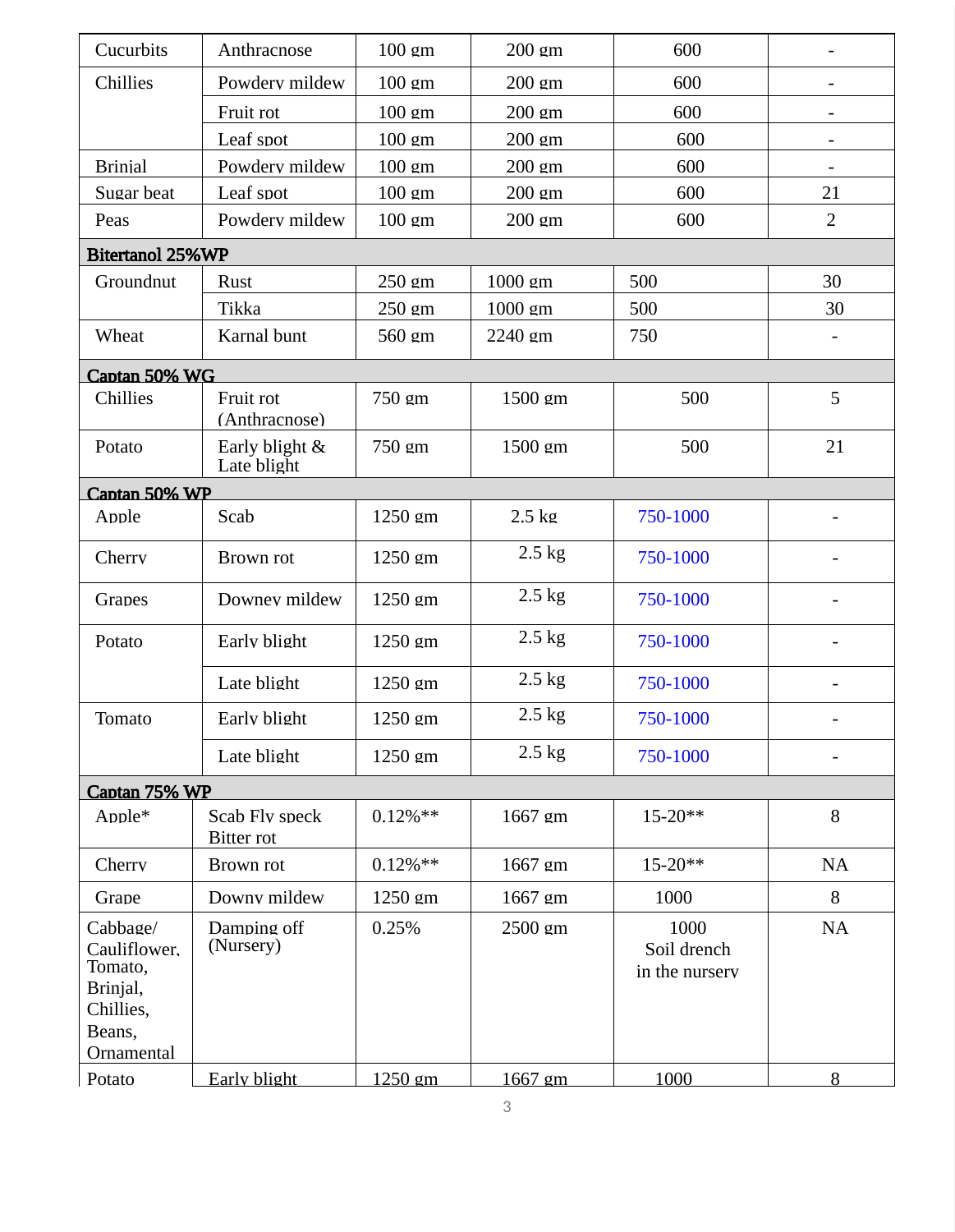|                           | Late blight                  | 1250 gm                              | 1667 gm                              | 1000                                                                         | 8                         |
|---------------------------|------------------------------|--------------------------------------|--------------------------------------|------------------------------------------------------------------------------|---------------------------|
| Tomato                    | Early blight                 | 1250 gm                              | 1667 gm                              | 1000                                                                         | 6                         |
|                           | Late blight                  | 1250 gm                              | 1667 gm                              | 1000                                                                         | 6                         |
| Chillies                  | Early blight                 | 1250 gm                              | 1667 gm                              | 1000                                                                         | 8                         |
|                           | Fruit rot                    | 1500 gm                              | 2000 gm                              | 1000                                                                         | 8                         |
| Citrus                    | Brown rot                    | $0.25**$                             | 2500 gm                              | $15 - 20**$                                                                  | <b>NA</b>                 |
|                           | Scab                         | $0.12**$                             | 1667 gm                              | $15 - 20**$                                                                  | NA                        |
| Rose                      | <b>Black spot</b>            | 1250 gm                              | 1667                                 | 1000                                                                         | <b>NA</b>                 |
| Paddv                     | Leaf spot                    | 750 gm                               | 1000 gm                              | 750                                                                          | NA                        |
| Captan 75% WS             |                              |                                      |                                      |                                                                              |                           |
| Chillies<br>(soil drench) | Damping off<br>(soil drench) | 15-25 gm<br>per kg seed              | 20-30 gm<br>per kg seed              | $\mathbf{1}$                                                                 |                           |
| Cabbage                   | Damping off<br>(soil drench) | $15-25gm$<br>per kg seed             | 20-30 gm<br>per kg seed              | $\mathbf{1}$                                                                 |                           |
| Tomato                    | Damping off<br>(soil drench) | 15-25 gm<br>per kg seed              | 20-30 gm<br>per kg seed              | $\mathbf{1}$                                                                 |                           |
| Tobacco                   | Damping off<br>(soil drench) | 15-25 gm<br>per kg seed              | 20-30 gm<br>per kg seed              | $\mathbf{1}$                                                                 |                           |
| <b>Carbendazim 5% GR</b>  |                              |                                      |                                      |                                                                              |                           |
| Paddy                     | Brown leaf spot              | $0.62$ kg                            | $12.5 \text{ kg}$                    | -                                                                            |                           |
| Carbendazim 46.27% SC     |                              |                                      |                                      |                                                                              |                           |
| Grape                     | Powderv<br>mildew            | 0.046%<br>or 46 g /100<br>lit water  | 0.1% or 100<br>ml/ 100 lit<br>Water  | As required                                                                  | 30                        |
| Mango                     | Powdery<br>mildew            | 0.046%<br>or 46 $g/100$<br>lit water | 0.1% or 100<br>$ml/100$ lit<br>Water | As required                                                                  | 15                        |
| Carbendazim 50% WP        |                              |                                      |                                      |                                                                              |                           |
| Paddy                     | <b>Blast</b>                 | 125-250 gm                           | 250-500 gm                           | 750 L                                                                        |                           |
|                           | Sheath blight                | 1gm/kg<br>seed                       | $2$ gm/ $kg$<br>seed                 | $(1 \text{ ltr}/10 \text{ kg seed})$<br>(seed<br>treatment)                  | (wet slurry<br>treatment) |
|                           | Aerial phase                 | 125-250 gm                           | 250-500 gm                           | 750                                                                          |                           |
| Wheat                     | Loose smut                   | 1gm/kg<br>seed                       | $2 \frac{g}{kg}$ seed                | $(1 \text{ ltr}/10 \text{ kg seed})$<br>(seed<br>treatment<br>before sowing) | (wet slurry<br>treatment) |
| <b>Barley</b>             | Loose smut                   | $1$ gm/kg                            | $2$ gm/ $kg$                         | $(1 \text{ ltr}/10 \text{ kg seed})$<br>(seed<br>treatment before<br>sowing) | (wet slurry<br>treatment) |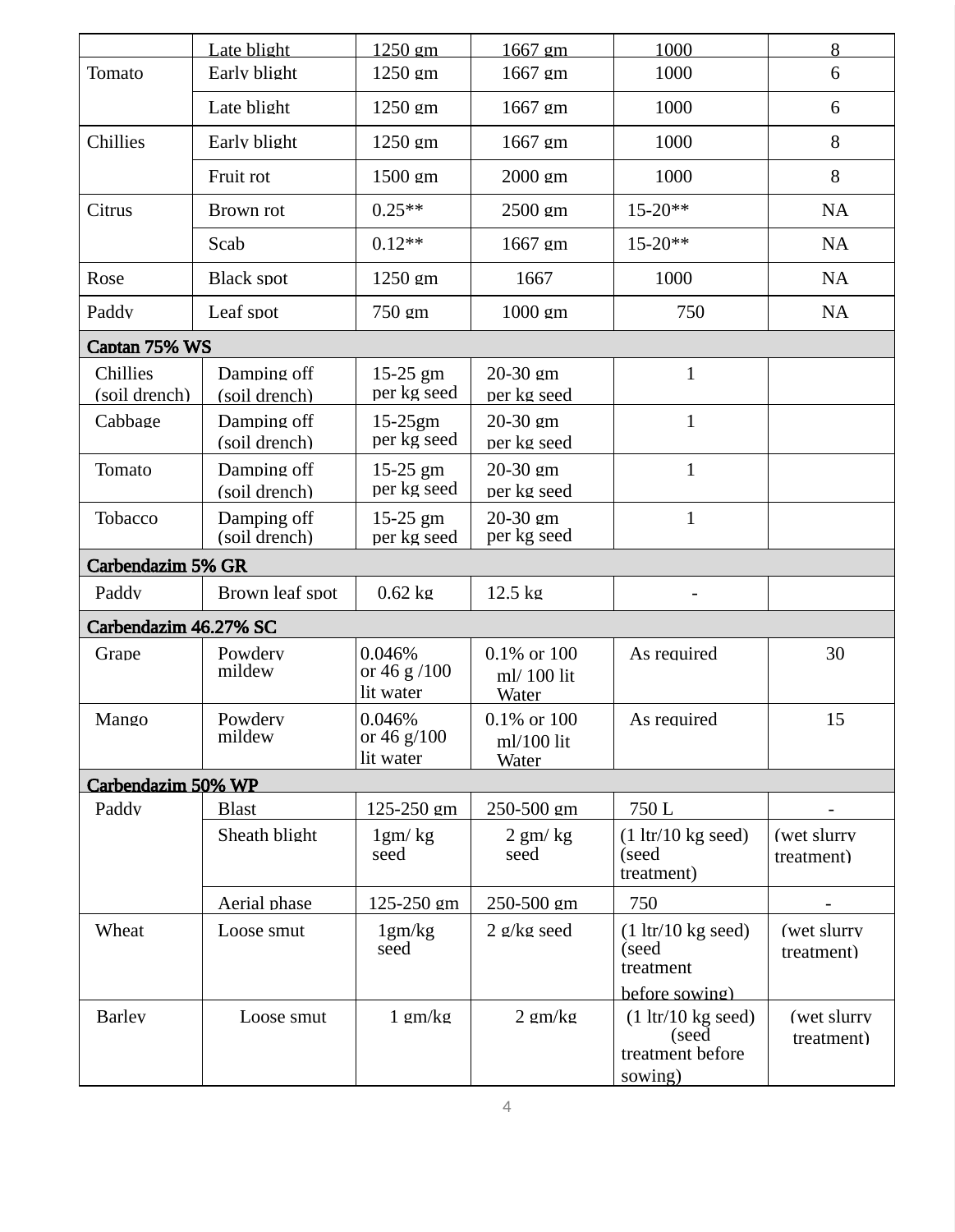| Tapioca         | Set rot              | $0.5 \text{ cm}$            | $1 \text{ cm}$          | $\mathbf{1}$                             |                                             |
|-----------------|----------------------|-----------------------------|-------------------------|------------------------------------------|---------------------------------------------|
| Cotton          | Leaf spot            | 125                         | 250                     | 750                                      |                                             |
| Jute            | Seedling<br>blight   | $1 \text{ cm/kg}$<br>seed   | 2 gm/kg<br>seed         | (1 ltr/10kg<br>seed) (seed<br>treatment) | (wet slurry<br>treatment)                   |
| Groundnut       | Tikka leaf<br>Spot   | $112.5$ gm                  | 225 gm                  | 750                                      |                                             |
| Sugar beet      | Leaf spot            | $100 \text{ gm}$            | 200 gm                  | 400                                      | $\overline{\phantom{0}}$                    |
|                 | Powdery<br>mildew    | $100 \text{ gm}$            | 200 gm                  | 400                                      |                                             |
| Peas<br>Cluster | Powdery<br>mildew    | 125 gm                      | 250 gm                  | 600                                      |                                             |
| <b>Beans</b>    | Powderv<br>mildew    | 175 gm                      | 350 gm                  | 750                                      |                                             |
| Cucurbits       | Powderv mildew       | 150 gm                      | 300 gm                  | 600                                      | $\overline{\phantom{0}}$                    |
|                 | Anthracnose          | 150 gm                      | 300 gm                  | 600                                      |                                             |
| <b>Brinial</b>  | Leaf spot            | 150 gm                      | 300 gm                  | 600                                      | $\overline{\phantom{0}}$                    |
|                 | Fruit rot            | 150 gm                      | 300 gm                  | 600                                      | $\overline{\phantom{a}}$                    |
| Apples          | Scab                 | $1.25$ gm                   | $2.5 \text{ cm}$        | 10 per tree                              | $\overline{\phantom{a}}$                    |
| Grapes          | Anthracnose          | 150 gm                      | 300 gm                  | 600                                      |                                             |
| Walnut          | Downy leaf<br>spot   | $1.5 \text{ cm}$            | 3 <sub>gm</sub>         | 10 per tree                              |                                             |
| Rose            | Powdery mildew       | $0.5$ gm                    | 1 <sub>gm</sub>         | $\overline{2}$                           |                                             |
| <b>Ber</b>      | Powdery mildew       | 5 <sub>gm</sub>             | $10 \text{ gm}$         | 10 per tree                              |                                             |
| Carboxin 75% WP |                      |                             |                         |                                          |                                             |
| Wheat           | Flag smut            | $1.5 - 1.875$<br>gm/kg seed | 2 -2.5 gm/ kg<br>seed   | N/A                                      | Only one time<br>seed treatment<br>reauired |
|                 | Loose smut           | $1.5 - 1.875$<br>gm/kg seed | $2 - 2.5$<br>gm/kg seed | N/A                                      | Only one time<br>seed treatment<br>required |
|                 | <b>Bunt</b>          | $1.5 - 1.875$<br>gm/kg seed | $2 - 2.5$<br>gm/kg seed | N/A                                      | Only one time<br>seed treatment<br>reauired |
| <b>Barley</b>   | Loose smut           | $1.5 - 1.875$<br>gm/kg seed | $2 - 2.5$<br>gm/kg seed | N/A                                      | Only one time<br>seed treatment<br>reauired |
|                 | Covered<br>smut      | $1.5 - 1.875$<br>gm/kg seed | $2 - 2.5$<br>gm/kg seed | N/A                                      | Only one time<br>seed treatment<br>reauired |
| Cotton          | Angular<br>leaf spot | $1.5 - 1.875$<br>gm/kg seed | $2 - 2.5$<br>gm/kg seed | N/A/                                     | Only one time<br>seed treatment<br>reauired |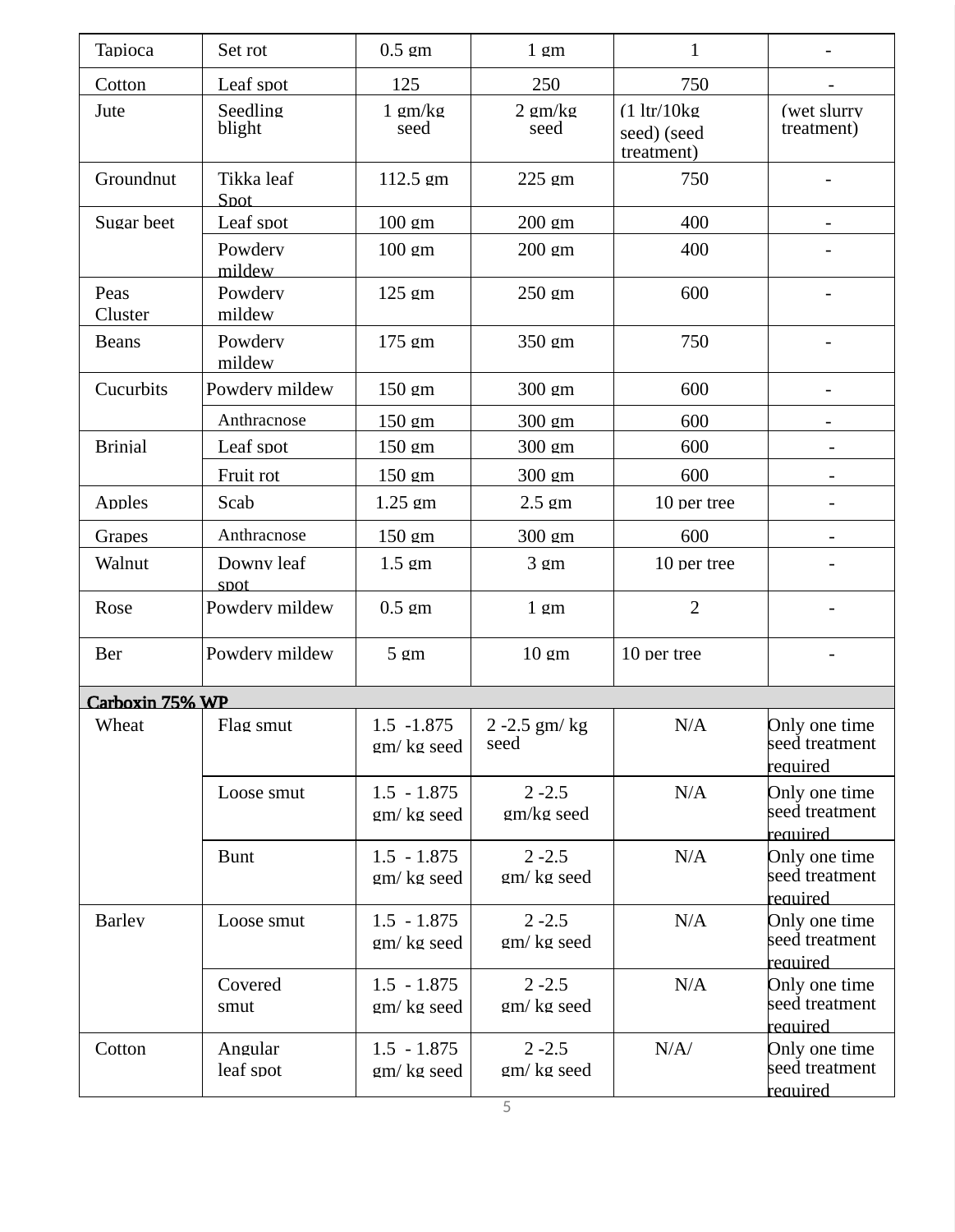| 0.03%<br>0.1%<br>Rice<br><b>Blast</b><br>300-500                                                        |                          |
|---------------------------------------------------------------------------------------------------------|--------------------------|
|                                                                                                         |                          |
| depending                                                                                               |                          |
| upon crop stage<br>Chlorothalonil 75% WP                                                                |                          |
| Groundnut<br>Tikka<br>$0.66 - 0.863$<br>600-800<br>$0.875 - 1.50$                                       | 14                       |
| gm<br>gm                                                                                                |                          |
| $0.66 - 0.863$<br>$0.875 - 1.50$<br>600-800<br>Rust<br>gm<br>gm                                         | 14                       |
| $0.66 - 0.937$<br>Early &<br>0.875-1.250<br>600-800<br>Potato<br>gm<br>late blight<br>gm                | 14                       |
| Copper Oxychloride 50% WG                                                                               |                          |
|                                                                                                         |                          |
| 0.12%<br>Downy<br>$0.24\%$ or<br>As required<br>Grape<br>depending<br>mildew<br>or 120<br>240 g/100 lt. | 30                       |
| upon PP<br>water<br>g/100 lt.<br>water<br>equipment                                                     |                          |
| Anthracnose<br>0.12%<br>$0.24\%$ or<br>As required<br>Mango                                             | 10                       |
| or 120<br>240 g/100 lt.<br>depending                                                                    |                          |
| upon PP<br>water<br>g/100 lt.                                                                           |                          |
| equipment<br>water                                                                                      |                          |
| Copper oxy chloride 50% WP                                                                              |                          |
| <b>Leaf Spot</b><br>1.25<br>750-1000<br>2.5<br>Citrus                                                   |                          |
| Canker<br>1.25<br>2.5<br>750-1000                                                                       |                          |
| 1.87-3.75<br>3.75-5.5<br>Cardamom<br>Clump Rot<br>750-1000                                              |                          |
| <b>Leaf Spot</b><br>1.25<br>750-1000<br>2.5                                                             |                          |
| Leaf Spot<br>1.25<br>2.5<br>Chillies<br>750-1000                                                        |                          |
| <b>Fruit Rot</b><br>1.25<br>2.5<br>750-1000                                                             |                          |
| 1.25<br>Foot Rot<br>2.5<br>750-1000<br><b>Betel</b>                                                     |                          |
| <b>Leaf Spot</b><br>1.25<br>2.5<br>750-1000                                                             |                          |
| Fruit Rot<br>1.25<br>2.5<br>750-1000<br><b>Banana</b>                                                   |                          |
| <b>Leaf Spot</b><br>2.5<br>1.25<br>750-1000                                                             | $\overline{\phantom{a}}$ |
| <b>Black Rot</b><br>1.87-3.75<br>3.75-5.5<br>750-1000<br>Coffee                                         |                          |
| Rust<br>1.87-3.75<br>3.75-5.5<br>750-1000                                                               |                          |
| Early Blight<br>2.5<br>1.25<br>750-1000<br>Potato                                                       |                          |
| Late Blight<br>2.5<br>1.25<br>750-1000                                                                  |                          |
| Downy Mildew<br>1.25<br>2.5<br>750-1000<br>Tobacco                                                      |                          |
| <b>Black Sank</b><br>1.25<br>2.5<br>750-1000                                                            |                          |
| Frog eye leaf<br>2.5<br>1.25<br>750-1000                                                                | $\overline{\phantom{a}}$ |
| <b>Early Blight</b><br>1.25<br>2.5<br>750-1000<br>Tomato                                                |                          |
| Late Blight<br>2.5<br>750-1000<br>1.25                                                                  |                          |
| <b>Leaf Spot</b><br>2.5<br>750-1000<br>1.25                                                             |                          |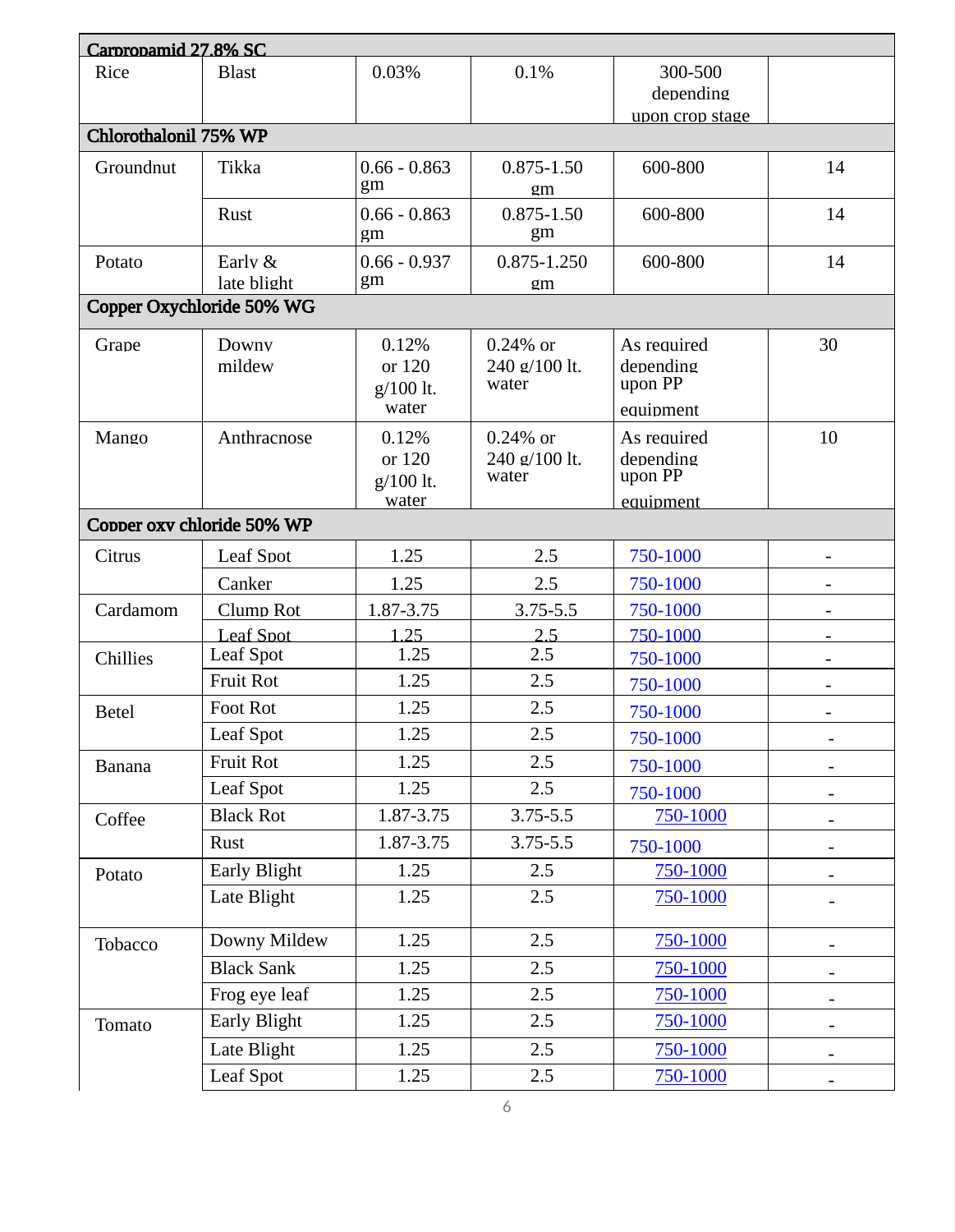| Grapes                  | Downy Mildew                            | 1.25                                    | 2.5                                      | 750-1000                                                                                         |                 |  |  |  |
|-------------------------|-----------------------------------------|-----------------------------------------|------------------------------------------|--------------------------------------------------------------------------------------------------|-----------------|--|--|--|
| Coconut                 | <b>Bud Rot</b>                          | 1.25                                    | 2.5                                      | 750-1000                                                                                         |                 |  |  |  |
|                         | <b>COPPER HYDROXIDE 53.8% DF</b>        |                                         |                                          |                                                                                                  |                 |  |  |  |
| Potato                  | Late blight                             | 525                                     | 1500                                     | 500                                                                                              | 22              |  |  |  |
| Grape                   | Downy mildew                            | $\overline{525}$                        | 1500                                     | 500                                                                                              | $\overline{12}$ |  |  |  |
|                         | False smut                              | $\overline{525}$                        | 1500                                     | 500                                                                                              | 10              |  |  |  |
| Paddy                   | <b>Bacterial leaf</b><br>blight         | $\overline{525}$                        | 1500                                     | 500                                                                                              | $\overline{10}$ |  |  |  |
| Chilli                  | Anthracnose                             | 350                                     | 1500                                     | 62                                                                                               | $\overline{22}$ |  |  |  |
| <b>Rice</b>             | False smut<br>-Bacterial leaf<br>blight | 525                                     | 1500                                     | $\overline{35}$                                                                                  | 10              |  |  |  |
| Copper Hydroxide 77% WP |                                         |                                         |                                          |                                                                                                  |                 |  |  |  |
| Rice                    | False smut                              | 1000 gm                                 | 2000 gm                                  | 750                                                                                              |                 |  |  |  |
| Cymoxanil 50% WP        |                                         |                                         |                                          |                                                                                                  |                 |  |  |  |
| Grapes                  | Downey<br>mildew                        | 0.12%                                   | $0.24\%$ or<br>240 gm/100<br>Litre water | As required<br>depending<br>the crop<br>upon<br>stage and<br>equip-ment used                     | 15              |  |  |  |
| Cyazafamid 34.5% SC     |                                         |                                         |                                          |                                                                                                  |                 |  |  |  |
| Potato                  | Late blight                             | 80g                                     | 200ml                                    | 500                                                                                              | 27              |  |  |  |
| Tomato                  | Late blight                             | 80g                                     | 200ml                                    | 500                                                                                              | $3-5$           |  |  |  |
| Grapes                  | Downy mildew                            | 80g                                     | 200ml                                    | 500                                                                                              | 7               |  |  |  |
| Difenoconazole 3% WS    |                                         |                                         |                                          |                                                                                                  |                 |  |  |  |
| Wheat                   | Loose smut                              | 6.0 $g/100$<br>kg seed                  | 200 g/100<br>kg seed                     | 10-20 ml water / kg This is used as<br>seed                                                      | seed dresser    |  |  |  |
| Difenoconazole 25% EC   |                                         |                                         |                                          |                                                                                                  |                 |  |  |  |
| Apple                   | Scab                                    | 0.004%<br>or 4 $g/100$<br>lt. water     | $0.015%$ or<br>15 ml/100<br>lt. water    | As required<br>depending upon the<br>size of the plant and<br>plant protection<br>equipment used | 14              |  |  |  |
| Rice                    | Sheath<br>blight                        | 0.0125%<br>or<br>12.5g/100 lt.<br>water | 0.05% or 50<br>ml/100 lt.<br>water       | 500-1000<br>(or as per<br>the size of plant<br>canopy)                                           | 25              |  |  |  |
| Chilli                  | Die-back<br>Fruit rot                   | 0.0125%<br>or<br>12.5g/100              | 0.05% or 50<br>ml/100 lt.<br>water       | 500                                                                                              | 15              |  |  |  |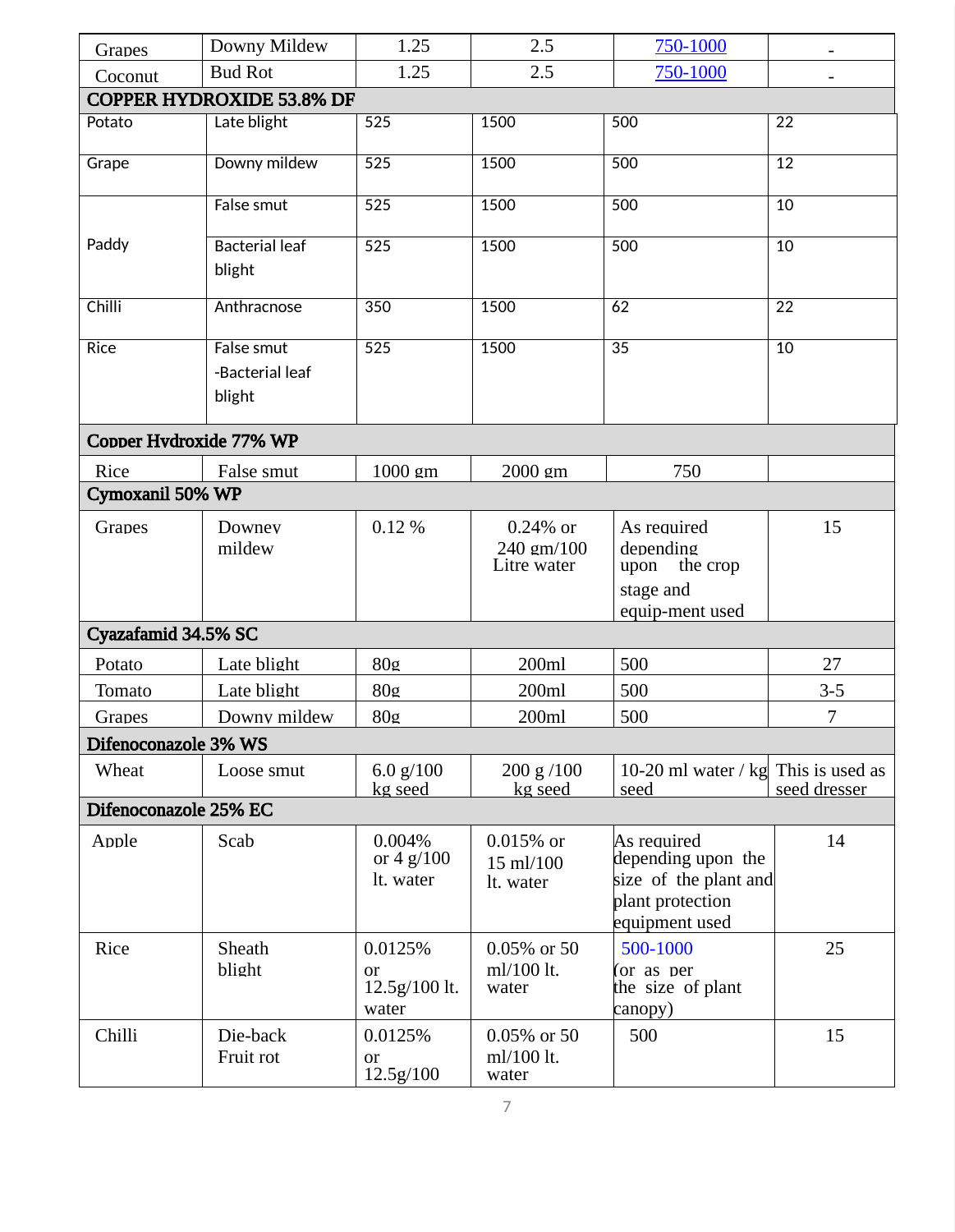|                     |                                             | lt. water                    |                                 |              |                |  |
|---------------------|---------------------------------------------|------------------------------|---------------------------------|--------------|----------------|--|
|                     |                                             |                              |                                 |              |                |  |
| Cumin               | <b>Blight</b>                               | 0.0125%                      | 0.05%                           | 500          | 15             |  |
|                     | (Alternaria<br>burnsii)                     | or                           | or                              |              |                |  |
|                     | Powdery mildew                              | 12.5 g/100                   | 50 ml/100 lit.                  |              |                |  |
|                     | (Erysiphae<br>polygonii)                    | lit. water                   | water.                          |              |                |  |
| Onion               | Purple blotch                               | 0.025%                       | 0.1%                            | 500          | 20             |  |
|                     | (Alternaria porri)                          | or<br>25 g/100 lit.<br>water | or<br>100 ml/100 lit.<br>water. |              |                |  |
| Pomegranate         | Fruit rot                                   | $0.025%$ or                  | 0.1%                            | 500          | $\overline{7}$ |  |
|                     |                                             | 25g/100ltr.<br>water         | or                              |              |                |  |
|                     |                                             |                              | 100 ml/100 lit.<br>water.       |              |                |  |
| Grape               | Anthracnose                                 | 0.0075% or                   | $0.03\%$ or                     | 500          | 42             |  |
|                     | Powdery mildew                              | 7.5 g/l00lit<br>water        | 30ml/100lit of                  |              |                |  |
|                     |                                             |                              | water                           |              |                |  |
| Dimethomorph 50% WP |                                             |                              |                                 |              |                |  |
| Grapes              | Downy<br>mildew<br>(Plasmopara<br>viticola) | 500 gm                       | 1000 gm                         | 750L         | 25             |  |
| Potato              | Late blight<br>(Phytophthora<br>infestans)  | 500 gm                       | 1000 gm                         | 750L         | 16             |  |
| Dinocap 48% EC      |                                             |                              |                                 |              |                |  |
| Mango               | Powdery mildew                              | 2.4 gm                       | $5 \text{ cm}$                  | 10           |                |  |
| Rose                | Powdery mildew                              | $0.96$ gm                    | 2ml                             | 10 lit water | -              |  |
| Dithianon 75% WP    |                                             |                              |                                 |              |                |  |
| Apple               | Scab                                        | 1350 gm                      | 1800 gms                        | 2400L        | 14-21          |  |
| Dodine 65% WP       |                                             |                              |                                 |              |                |  |
| Apple               | Scab                                        | 0.05%                        | 0.075%                          | 10           | 21             |  |
| Ediphenphos 50% EC  |                                             |                              |                                 |              |                |  |
| Paddy               | <b>Blast</b>                                | 250-300                      | 500-600                         | 750-1000     | 21             |  |
|                     | Brown leaf spot                             | 250-300                      | 500-600                         | 750-1000     | 21             |  |
| Fenarimol 12%EC     |                                             |                              |                                 |              |                |  |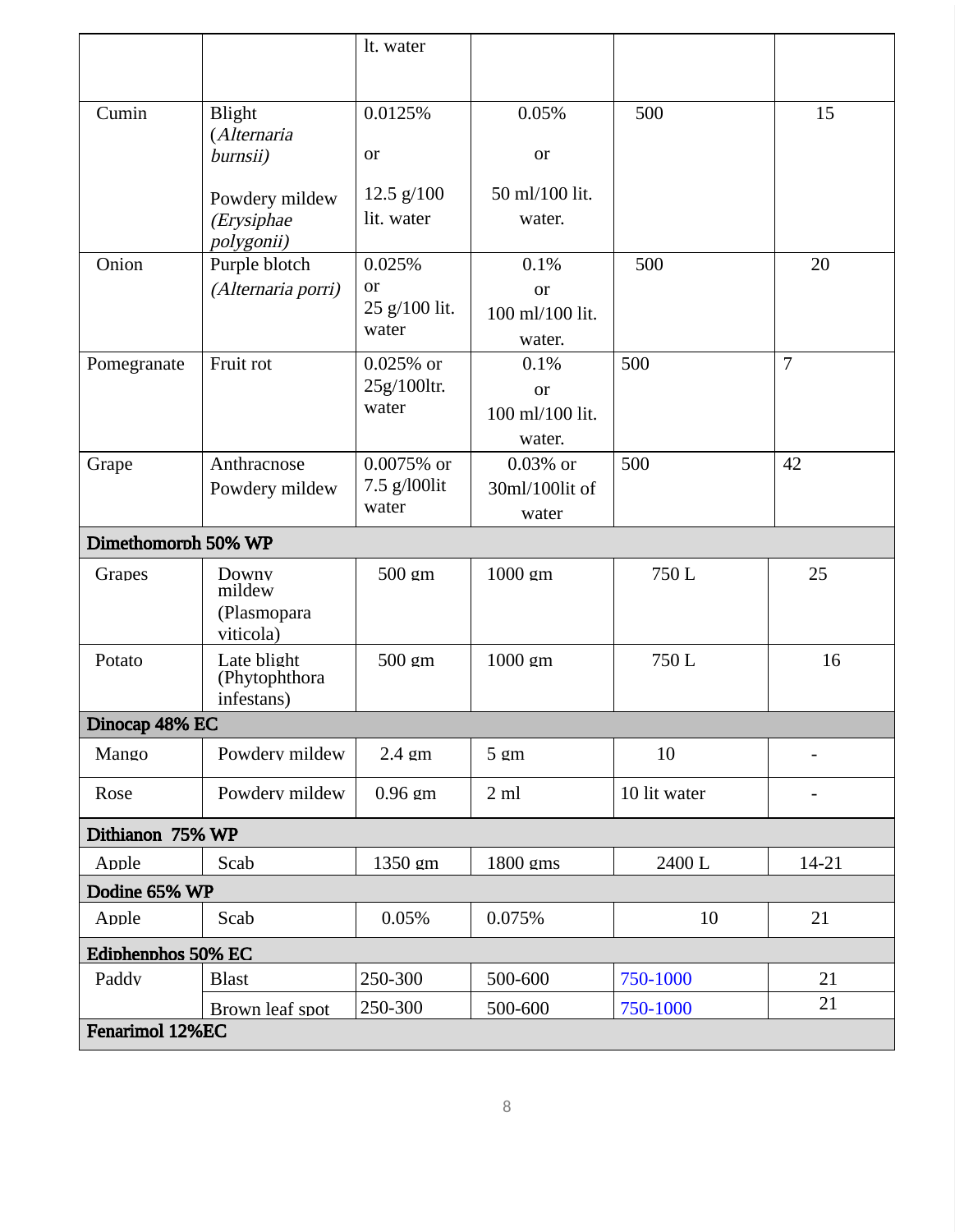| Apple                     | Scab                                  | $0.005\%$ (5 g/<br>100 lts of<br>water) | $0.04\%$<br>(40 ml/ 100 lts)<br>of water)         | 10 lts./<br>tree                                                  | 30             |
|---------------------------|---------------------------------------|-----------------------------------------|---------------------------------------------------|-------------------------------------------------------------------|----------------|
| Flusilazole 40% EC        |                                       |                                         |                                                   |                                                                   |                |
| Rice                      | Sheath Blight                         | $120$ g ai/ha                           | 300 ml/ha                                         | 500                                                               | 24             |
| Chilli                    | Powdery Mildew                        | $40 - 60g$<br>a.i/ ha                   | 100-150<br>ml/ha                                  | 500                                                               | 5              |
| Fosetvl-AL 80% WP         |                                       |                                         |                                                   |                                                                   |                |
| Grapes                    | Downey mildew                         | 1120-1600<br>gm                         | 1400-2000 gm                                      | 750-1000                                                          | 30             |
| Cardamom                  | Azhukal<br>disease and<br>Damping off | 1800-<br>2400 gm                        | 2250-3000<br>gm                                   | 750-1000                                                          | 90             |
| <b>Hexaconazole 2% SC</b> |                                       |                                         |                                                   |                                                                   |                |
| Chillies                  | Powdery<br>mildew &<br>Fruit rot      | $60 \text{ cm}$                         | 3.0 L                                             | 500                                                               | 7              |
| Potato                    | Early blight &<br>Late blight         | $60 \text{ gm}$                         | 3.0 <sub>L</sub>                                  | 500                                                               | 21             |
| Grapes                    | Powdery mildew                        | 30-60<br>gm                             | $1.5 - 3.0$ L                                     | 500-750<br>depending<br>upon crop canopy                          | 14             |
| <b>Hexaconazole 5% EC</b> |                                       |                                         |                                                   |                                                                   |                |
| Apple                     | Scab                                  | 0.0025%                                 | 0.05%<br>$(50 \text{ ml}/100 \text{ lt})$         | As required                                                       | 30             |
| Rice                      | <b>Blast</b><br>Sheath blight         | $50 \text{ cm}$                         | 1000 ml                                           | 500                                                               | 40             |
| Groundnut                 | Tikka leaf spot                       | 75 gm                                   | 1500 ml                                           | 500                                                               | 30             |
| Mango                     | Powdery mildew                        | 0.005%<br>$(5 g/100 \text{ lit})$       | 0.1%<br>(100 ml/100 lt)                           | As required                                                       | 30             |
| Sovbean                   | <b>Rust</b>                           | 0.005%<br>(5 g/100 lit)                 | $ 0.1\%$ or<br>$(100 \text{ ml}/100 \text{ lit})$ | As required                                                       | 30             |
| Tea                       | <b>Blister blight</b>                 | $10 \text{ gm}$                         | 200 ml                                            | 70-90 with power<br>sprayers<br>175-200 with<br>knap Sack sprayer | $\overline{7}$ |
| Grapes                    | Powdery mildew                        | 25-50gm                                 | 500-1000ml                                        | 500                                                               | 14             |

| Hexaconazole 5 % SC |                   |                                                    |                                                    |                                                                               |    |  |  |  |
|---------------------|-------------------|----------------------------------------------------|----------------------------------------------------|-------------------------------------------------------------------------------|----|--|--|--|
| Mango               | Powdery<br>mildew | 0.01%<br>$(10 \text{ g}/100 \text{ lt})$<br>water) | $0.2\%$ or<br>$(200 \text{ ml}/100)$<br>It. water) | As required<br>depending on size of<br>tree and plant<br>protection equipment | 27 |  |  |  |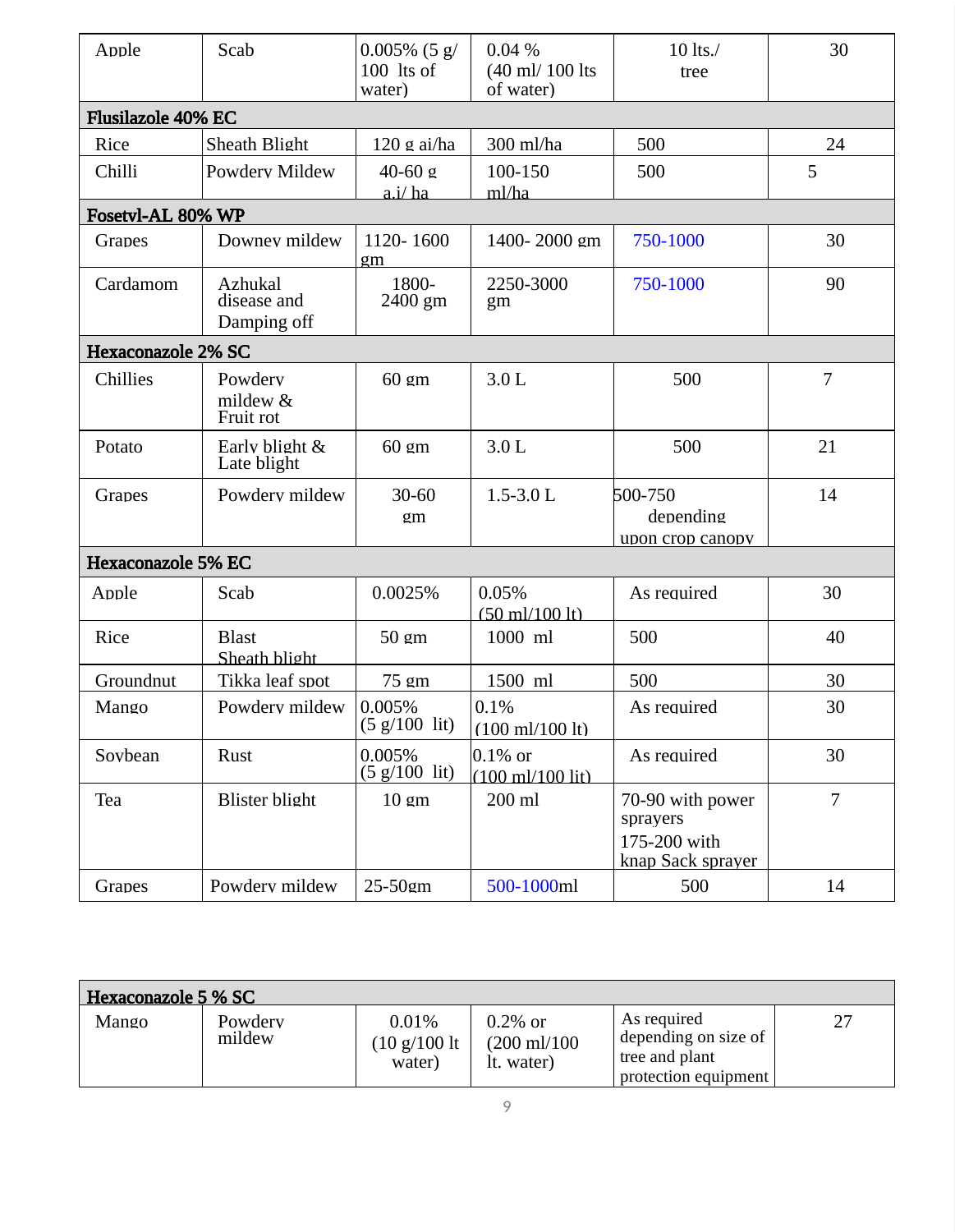|                             |                                |                                                     |                                                         | used.                                                                                    |    |
|-----------------------------|--------------------------------|-----------------------------------------------------|---------------------------------------------------------|------------------------------------------------------------------------------------------|----|
|                             |                                |                                                     |                                                         |                                                                                          |    |
| Rice                        | Sheath blight                  | 0.01%<br>(10 g/100 h)<br>water)                     | 0.2% or (200<br>ml/100 lt.<br>water)                    | As required<br>depending<br>on size<br>of tree and plant<br>protection equipment<br>used | 40 |
| Grapes                      | Powdery mildew                 | 25-50 gm                                            | 500-1000                                                | 500                                                                                      | 14 |
| <b>Hexaconazole 75 % WG</b> |                                |                                                     |                                                         |                                                                                          |    |
| Paddy                       | Sheath<br>blight&Sheath rot    | 50                                                  | 66.7                                                    | 500                                                                                      | 30 |
| <b>I</b> brodione 50% WP    |                                |                                                     |                                                         |                                                                                          |    |
| Rapeseed<br>Mustard         | Alternaria blight              | $1.125Kg - 1.5$<br>kg                               | 2.25 kg-3 kg                                            | 750-1000                                                                                 | 50 |
| Rice                        | Sheath blight                  | $1.125$ kg                                          | 2.25 kg                                                 | 750                                                                                      | 35 |
| Tomato                      | Early blight                   | $0.75$ kg                                           | $1.5 \text{ kg}$                                        | 500                                                                                      | 15 |
| Grapes                      | Anthracnose                    | $0.5 - 1.0$ kg                                      | $1.0 - 2.0$ kg                                          | 500                                                                                      | 20 |
| Isoprothiolan 40% EC        |                                |                                                     |                                                         |                                                                                          |    |
| Rice                        | <b>Blast</b>                   | 300                                                 | 750                                                     | 500-1000                                                                                 | 60 |
| Kasugamycin 3% SL           |                                |                                                     |                                                         |                                                                                          |    |
| Rice                        | <b>Blast</b>                   | 30-50 gm<br>0.030%                                  | 1000-1500 ml                                            | 750-1000                                                                                 | 30 |
| Kitazin 48% EC              |                                | 0.050%                                              |                                                         |                                                                                          |    |
| Rice                        | Blast.<br><b>Sheath Blight</b> | 0.10%<br>or 100<br>gram in<br>$100$ lit<br>of water | $0.20\%$ or<br>200 ml in<br>200 lit of<br>water         | As required<br>depending<br>upon crop stage and<br>plant protection<br>equipment used    | 15 |
| Chilly                      | Fruit rot /dieback             | 0.10%<br>or 100<br>gram in<br>$100$ lit<br>of water | $0.20\%$ or<br>200 ml in<br>200 lit of<br>water         | As required<br>depending<br>upon crop stage and<br>plant protection<br>equipment used    | 3  |
| Tomato                      | Early blight                   | 0.10%<br>or 100<br>gram in<br>100 lit.<br>of water  | $0.20%$ or<br>$200$ ml in<br>200 lt. of<br>water        | As required<br>depending<br>upon crop stage<br>and plant<br>protection<br>equipment used | 5  |
| Potato                      | Early blight                   | 0.10%<br>or 100<br>gram in<br>100 lit.              | $0.20\%$ or<br>$200$ ml in<br>200 lit of<br>water<br>10 | As required<br>depending<br>upon crop stage and<br>plant protection                      | 48 |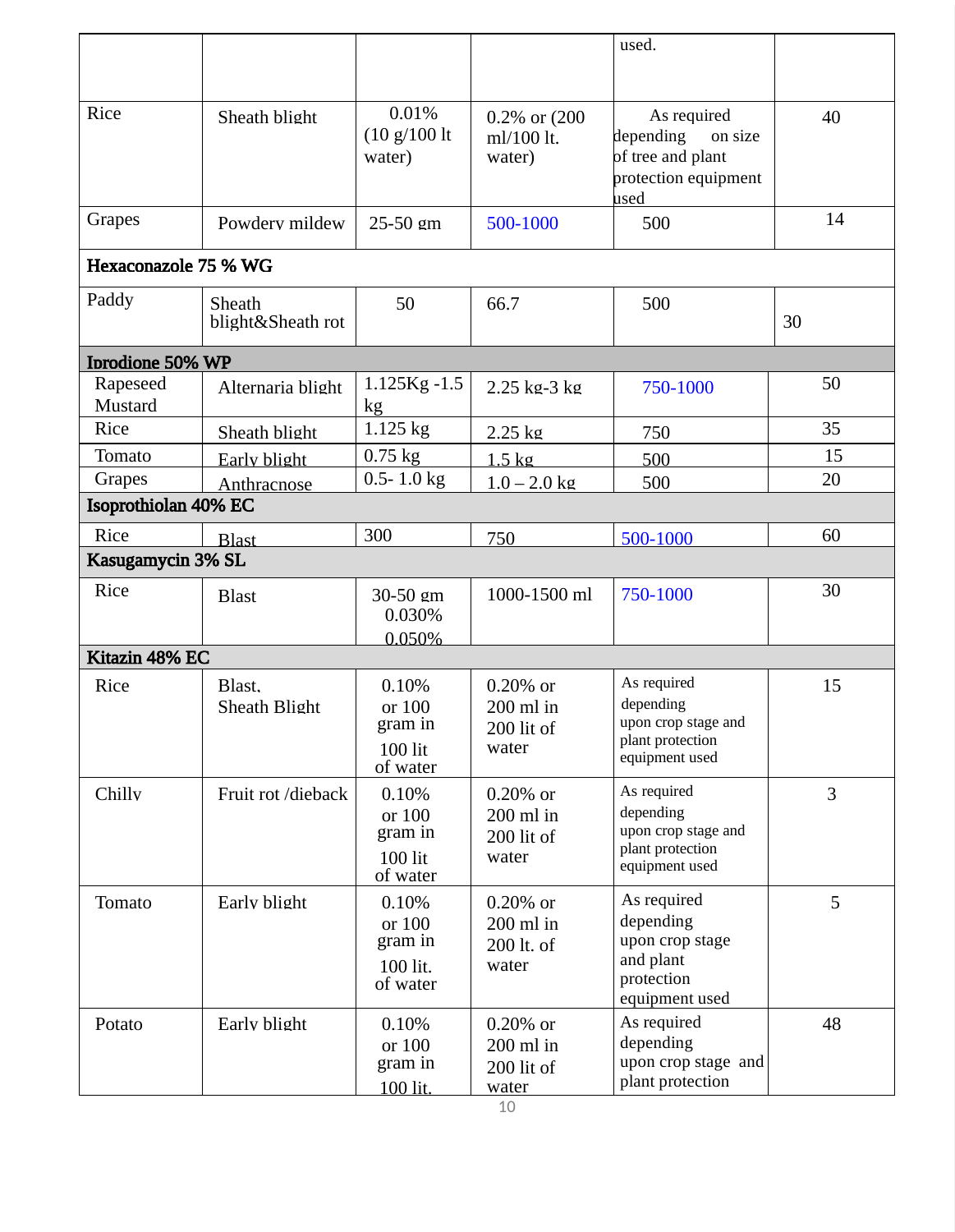|                          |                                          | of water                                                                             |                                                                         | equipment used                                                                              |                                                                                                  |  |
|--------------------------|------------------------------------------|--------------------------------------------------------------------------------------|-------------------------------------------------------------------------|---------------------------------------------------------------------------------------------|--------------------------------------------------------------------------------------------------|--|
| Onion                    | Purple blotch                            | 0.10%<br>or 100<br>gram in<br>100 lit.<br>of water                                   | $0.20\%$ or<br>$200$ ml in<br>200 lt. of<br>water                       | As required<br>depending<br>upon crop stage and<br>plant protection<br>equipment used       | 63                                                                                               |  |
| Pomegranate              | Anthracnose                              | 0.10%<br>or 100<br>gram in<br>100 lit.<br>of water                                   | $0.20\%$ or<br>$200$ ml in<br>200 lt. of<br>water                       | As required<br>depending<br>upon crop stage and<br>plant<br>protection<br>equipment used    | 10                                                                                               |  |
| Grape                    | Anthracnose                              | $0.10\%$ or<br>100 gram in<br>100 lit of<br>water                                    | 0.20% or<br>200 ml in<br>200 lit of water                               | As<br>required<br>depending<br>upon<br>crop stage and plant<br>protection<br>equipment used | 15                                                                                               |  |
| Kresoxim-methyl 44.3% SC |                                          |                                                                                      |                                                                         |                                                                                             |                                                                                                  |  |
| Paddy                    | <b>Blast</b><br><b>Sheath Blight</b>     | 250 gm                                                                               | 500 ml                                                                  | 500                                                                                         | 30                                                                                               |  |
| Grapes                   | Powdery mildew<br>Downey mildew          | 300-350<br>$g$ m                                                                     | 600-700 ml                                                              | 500                                                                                         | 07                                                                                               |  |
| Lime Sulphur 22% SC      |                                          |                                                                                      |                                                                         |                                                                                             |                                                                                                  |  |
| Apple                    | Scale<br>Powdery mildew                  | sprayers: Doses 2-5 lit/ha                                                           |                                                                         | This liquid is used at one per cent in conventional                                         | 2% pre and<br>1% post<br>blossom                                                                 |  |
| <b>Bean</b>              | Rust                                     | sprayers:<br>Doses 2-5 lit/ha                                                        |                                                                         | This liquid is used at one per cent in conventional                                         |                                                                                                  |  |
| Cherry                   | Leaf spot                                | sprayers:                                                                            | This liquid is used at one per cent in conventional<br>Doses 2-5 lit/ha |                                                                                             |                                                                                                  |  |
| Grape                    | Powdery mildew                           | This liquid is used at one per cent in conventional<br>sprayers:<br>Doses 2-5 lit/ha |                                                                         |                                                                                             | Feb followed<br>by two<br>dustings in<br>summer                                                  |  |
| Peach                    | Leaf curl<br>Brown rot<br>Powdery mildew | sprayers:<br>Doses 2-5 lit/ha                                                        |                                                                         | This liquid is used at one per cent in conventional                                         | Only 1<br>1<br>application<br>before the<br>petal swell.<br>Three<br>pre-harvest<br>applications |  |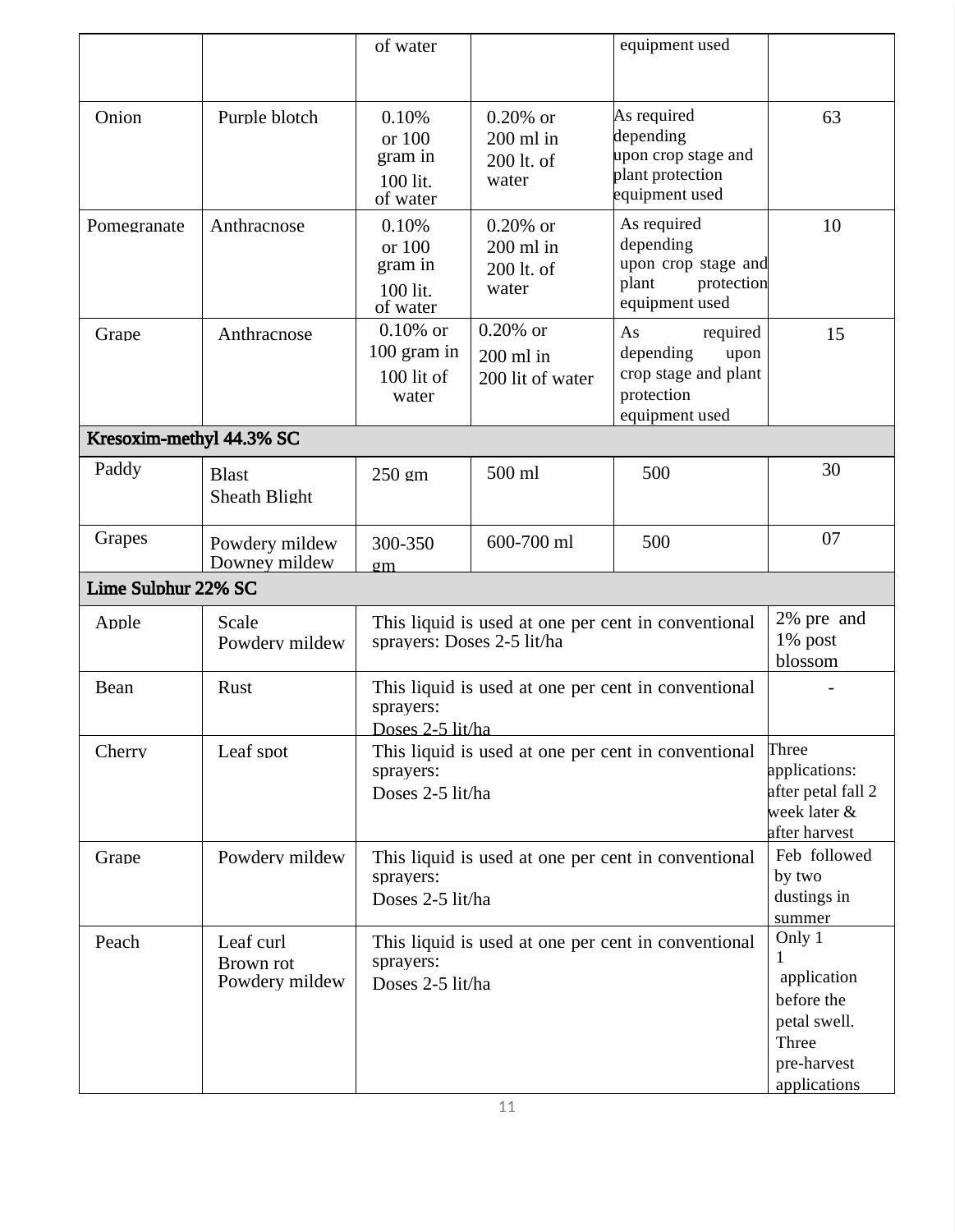| Pear            | <b>Black spot</b>             |                                         | This liquid is used at one per cent in conventional<br>sprayers: Doses 2-5 lit/ha |                                                                                                    | At white bud,<br>Petal fall. |
|-----------------|-------------------------------|-----------------------------------------|-----------------------------------------------------------------------------------|----------------------------------------------------------------------------------------------------|------------------------------|
| Plum            | <b>Black spot</b>             |                                         | This liquid is used at one per cent in conventional<br>sprayers: Doses 2-5 lit/ha |                                                                                                    | Delayed<br>dormant spray     |
| Rose            | Powdery mildew                | sprayers: Doses 2-5 lit/ha              | This liquid is used at one per cent in conventional                               |                                                                                                    | Delayed<br>dormant spray     |
| Mancozeb 35% SC |                               |                                         |                                                                                   |                                                                                                    |                              |
| Tomato          | Early blight &<br>Late blight | 0.175%<br>or 175<br>gm/100<br>Lt. water | 0.5% or 500<br>gm/100 lt.<br>water                                                | 500Lt<br>Water or<br>required<br>as<br>depending<br>upon<br>stage<br>and<br>crop<br>equipment used | 10                           |
| Mancozeb 75% WG |                               |                                         |                                                                                   |                                                                                                    |                              |
| Tomato          | <b>Early Blight</b>           | 750 gm                                  | $1000$ gm                                                                         | 500 Lit                                                                                            | $5-6$                        |
| Mancozeb 75% WP |                               |                                         |                                                                                   |                                                                                                    |                              |
| Wheat           | Brown &<br>black rust         | 1.125-1.5<br>kg                         | $1.5-2$ kg                                                                        | 750 Lt                                                                                             |                              |
|                 | Blight                        | 1.125-1.5 kg                            | $1.5-2$ kg                                                                        | 750 Lt                                                                                             |                              |
| Maize           | Leaf blight                   | 1.125-1.5<br>kg                         | $1.5-2$ kg                                                                        | 750 Lt                                                                                             |                              |
|                 | Downy mildew                  | 1.125-1.5<br>kg                         | $1.5-2$ kg                                                                        | 750 Lt                                                                                             |                              |
| Paddv           | <b>Blast</b>                  | 1.125-1.5<br>kg                         | $1.5-2$ kg                                                                        | 750 Lt                                                                                             |                              |
| Jowar           | Leaf spot                     | 1.125-1.5<br>kg                         | $1.5-2$ kg                                                                        | 750 Lt                                                                                             |                              |
| Potato          | Late blight                   | 1.125-1.5<br><u>kø</u>                  | $1.5-2$ kg                                                                        | 750 Lt                                                                                             |                              |
|                 | Early<br>blight               | 1.125-1.5<br>kg                         | $1.5-2$ kg                                                                        | 750 Lt                                                                                             |                              |
| Tomato          | Late blight                   | 1.125-1.5<br>kg                         | $1.5-2$ kg                                                                        | 750 Lt                                                                                             |                              |
|                 | Buck eve rot                  | 1.125-1.5<br>$k$ g                      | $1.5-2$ kg                                                                        | 750 Lt                                                                                             |                              |
|                 | Leaf spot                     | 1.125-1.5<br>kg                         | $1.5-2$ kg                                                                        | 750 Lt                                                                                             |                              |
| Chilies         | Damping off                   | 2.25g                                   | 3 g (soil drench)                                                                 | 1 <sub>It</sub>                                                                                    |                              |
|                 | Fruit rot                     | 1.125-1.5<br>kg                         | $1.5-2$ kg                                                                        | 750 Lt                                                                                             |                              |
|                 | Ripe rot                      | $1.125 - 1.5$<br>kg                     | $1.5-2$ kg                                                                        | 750 Lt                                                                                             |                              |
|                 | Leaf spot                     | $1.125 - 1.5$<br>kg                     | $1.5-2$ kg                                                                        | 750 Lt                                                                                             |                              |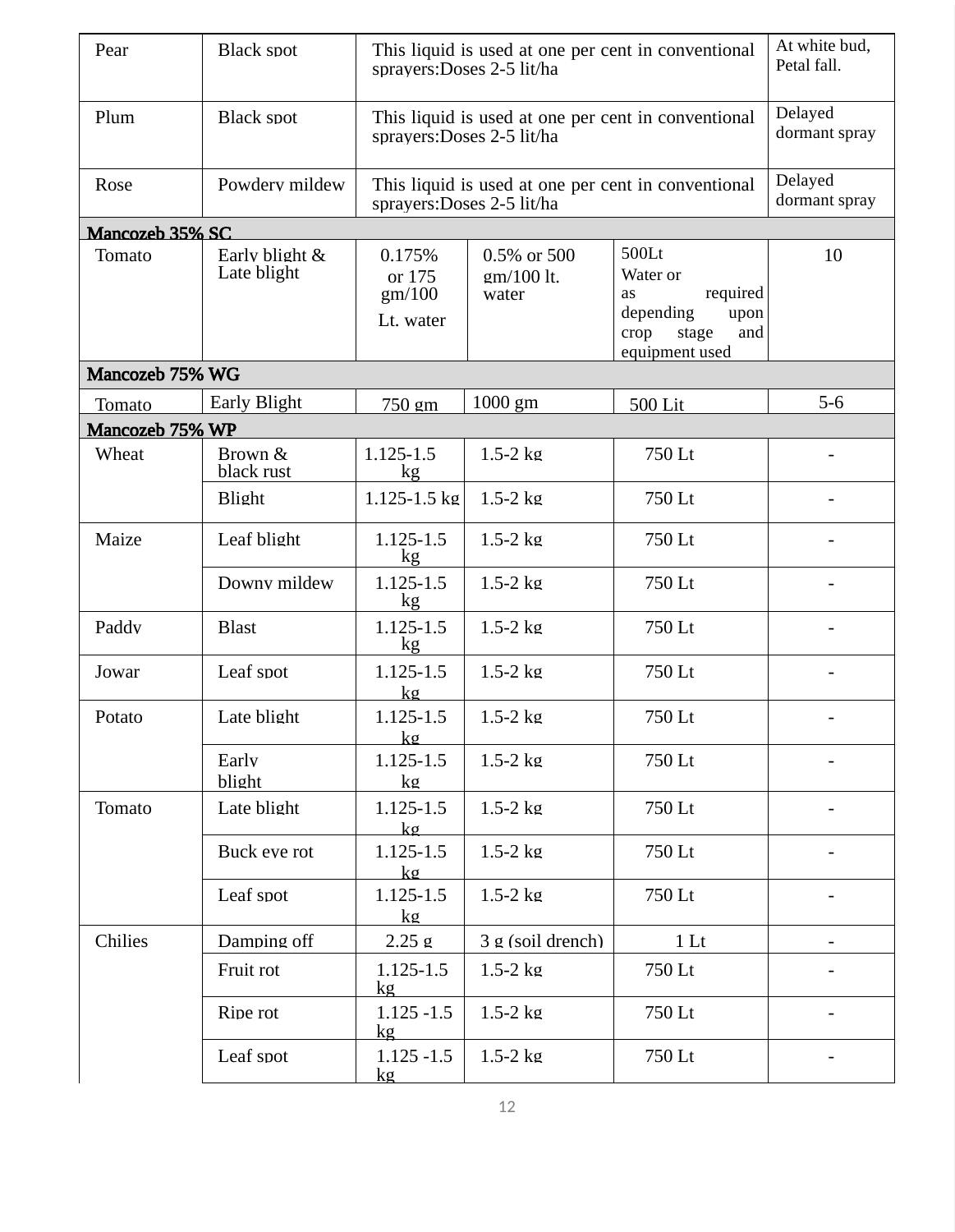| Onion                  | Leaf blight                     | $1.125 - 1.5$                   | $1.5-2$ kg             | 750 Lt             |             |
|------------------------|---------------------------------|---------------------------------|------------------------|--------------------|-------------|
| <b>Tapioca</b>         | Leaf spot                       | $1.125 - 1.5$<br><b>kg</b>      | $1.5-2$ kg             | 750 Lt             |             |
| Cauliflower            | Collar rot                      | 2.25 gm                         | $3 \text{ gm}$         | 1 <sub>It</sub>    |             |
|                        | Leaf spot                       | $1.125 - 1.5$ kg                | $1.5 - 2$ kg           | 750 Lt             |             |
| Ground nut             | Tikka disease &<br>rust.        | $1.125 - 1.5$<br>kg             | $1.5-2$ kg             | 750 Lt             |             |
|                        | Collar rot<br>Leaf spot         | 18.75 to<br>22.50/10 kg<br>seed | 25 to 30/10 kg<br>seed | 0.1 (water slurry) |             |
| Grapes                 | Angular leaf spot               | 1.125-1.5<br>kg                 | $1.5-2$ kg             | 750 Lt             |             |
|                        | Downy mildew                    | $1.125 - 1.5$<br>kg             | $1.5-2$ kg             | 750 Lt             |             |
|                        | Anthracnose                     | $1.125 - 1.5$<br>kg             | $1.5-2$ kg             | 750 Lt             |             |
| Guava                  | Fruit rot                       | 15 <sub>g</sub>                 | 20 g                   | $10$ /tree Lt      |             |
| <b>Banana</b>          | Cigar end rot                   | 1.125-1.5<br>kg                 | $1.5-2$ kg             | 1000 Lt            |             |
|                        | Tip rot                         | 1.125-1.5<br>kg                 | $1.5 - 2$ kg           | 1000 Lt            |             |
|                        | Sigatoka leaf<br>spot           | 1.125-1.5<br>kg                 | $1.5 - 2$ kg           | 1000 Lt            |             |
| Apple                  | Scab &<br>sooty blotch          | 22.5 $g$ /tree                  | 30 gm/tree             | 10 Lt/tree         |             |
| Cumin                  | <b>Blight</b>                   | 1.125-1.5<br>kg                 | $1.5-2$ kg             | 500 Lt             |             |
| Mandipropamid 23.4% SC |                                 |                                 |                        |                    |             |
| Grapes                 | Downy mildew                    | $0.2$ ml/lit                    | $0.8$ ml/lit           | 500-1000           | 5           |
| Potato                 | Late blight                     | $0.2$ ml/lit                    | $0.8$ ml/lit           | 500-750            | 40          |
| Tomato                 | Late blght                      | $0.02\%$ or<br>$0.2$ m/L        | $0.08\%$ or<br>0.8m/L  | 500                | 5           |
| Metalaxyl-M 31.8% ES   |                                 |                                 |                        |                    |             |
| Maize                  | Downey mildew                   | $0.76$ g/kg seed                | 2.4 ml/kg seed         |                    |             |
| Mustard                | Downey Mildew<br>and White rust | 1.11                            | 3.5                    |                    |             |
| Chilli                 | Damping Off                     | 0.64                            | 2.0                    |                    | This        |
| Tomato                 | Damping Off                     | D.64                            | 2.0                    |                    | is<br>used  |
| Pearl millet           | Downey mildew                   | $0.7$ g/kg seed                 | 2.0 ml/kg seed         |                    | as a        |
| Sorghum                | Downey mildew                   | $0.7$ g/kg seed                 | 2.0 ml/kg seed         |                    | seed        |
| Sunflower              | Downey mildew                   | $0.7$ g/kg seed                 | 2.0 ml/kg seed         |                    | dresse<br>r |
| Metalaxvl 35% WS       |                                 |                                 |                        |                    |             |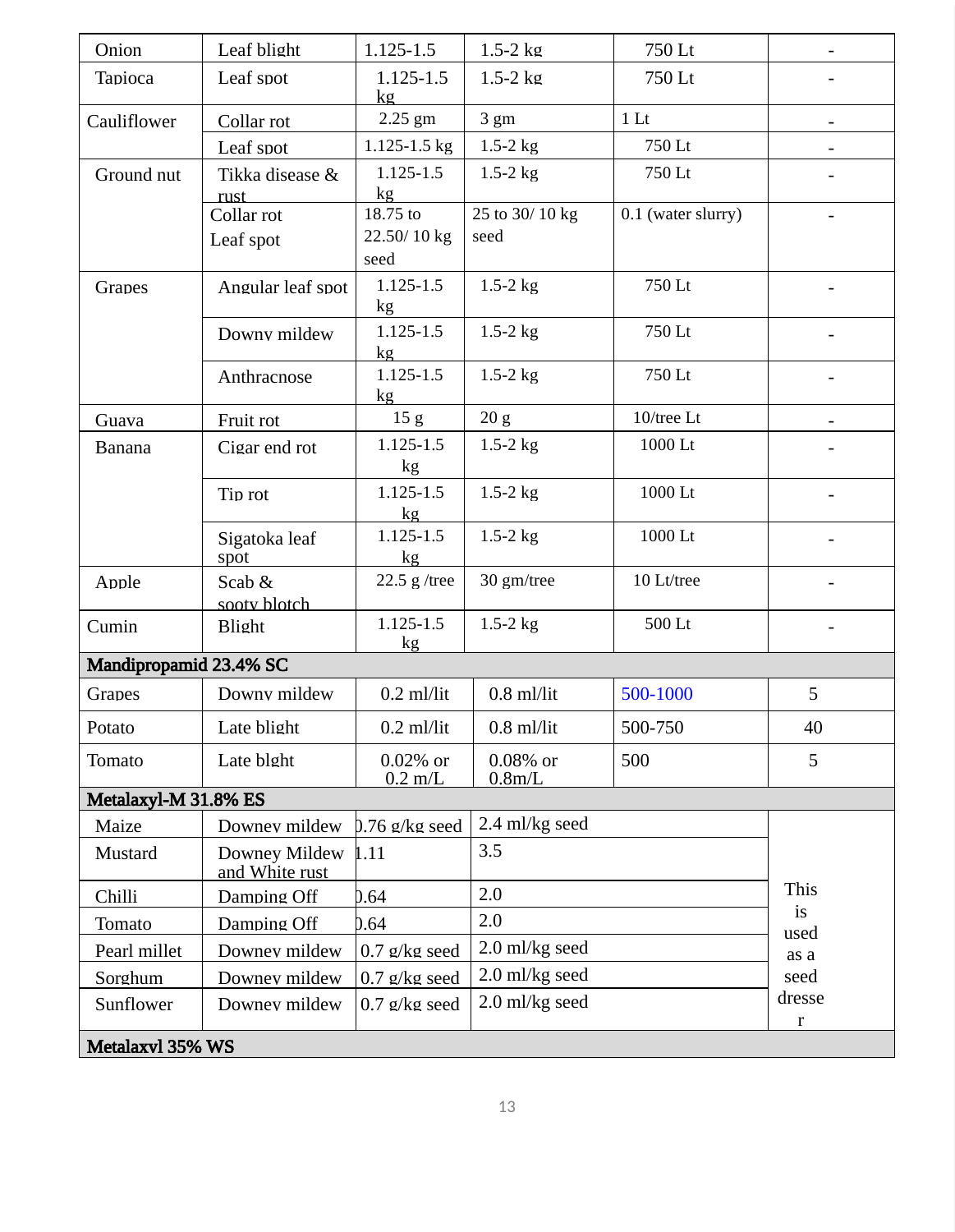| Maize                 | Sorghum<br>downy mildew<br>Sugarcane<br>downy mildew<br>Phillippine<br>downy mildew<br>Browny stripe<br>downy mildew | Slurryseed<br>treatment<br>with $240g/$<br>100 kg<br>seed  | 700 g/ 100<br>kg seed  | $0.75 -$<br>$1.0/100$ kg seed  | $312-4$ months<br>depending on the<br>variety              |
|-----------------------|----------------------------------------------------------------------------------------------------------------------|------------------------------------------------------------|------------------------|--------------------------------|------------------------------------------------------------|
| <b>Baira</b>          | Downy<br>mildew                                                                                                      | Slurry<br>seed<br>treatment<br>with<br>200g/100<br>kg seed | 600 g/ 100<br>kg seed  | $0.75 -$<br>$1.0/100$ kg seed  | $3-3\frac{1}{2}$ months<br>depending on<br>the variety     |
| Sorghum               | Downy<br>mildew                                                                                                      | Slurry seed<br>treatment<br>with<br>200g/100<br>kg seed    | 600 g/ 100<br>kg seed  | $0.75 -$<br>$1.0/100$ kg seed  | $3\frac{1}{2}$ -4 months<br>depending on<br>the variety    |
| Sunflower             | Downy<br>Mildew.                                                                                                     | Slurry seed<br>treatment<br>with<br>200g/100<br>kg seed    | 600 g/ 100<br>kg seed  | $0.75 -$<br>$1.0/100$ kg seed  | $3\frac{1}{2}$ -4 months<br>depending on<br>the variety    |
| Mustard               | White rust                                                                                                           | Slurry seed<br>treatment<br>with<br>200g/100<br>kg seed    | 600 gm/ 100<br>kg seed | $0.75 -$<br>1.0/100 kg<br>seed | $3\frac{1}{2}$ -4 months<br>depending on<br>the<br>variety |
| Metiram 70% WG        |                                                                                                                      |                                                            |                        |                                |                                                            |
| Tomato                | Alternaria<br>blight<br>(Alternaria<br>solani)                                                                       | 1750 gm                                                    | 2500 gm                | 500-750 lt                     | 6                                                          |
| Groundnut             | Tikka<br>(Cercospora spp.)                                                                                           | 1400 gm                                                    | 2000 gm                | 500-750Lt.                     | 16                                                         |
| <b>M.E.M.C. 6% FS</b> |                                                                                                                      |                                                            |                        |                                |                                                            |
| Sugarcane             | Whip smut                                                                                                            | 0.025g<br>/kg seed                                         | 0.415 g<br>/kg seed    | 100 ml                         | Period of seed<br>treatment 3-5<br>minute                  |
| Potato                | Tuber                                                                                                                | 0.025<br>g/kg seed                                         | $0.415$ g/kg<br>seed   | 100 ml                         | Period of seed<br>treatment 3-5<br>minute                  |
| Myclobutanil 10% WP   |                                                                                                                      |                                                            |                        |                                |                                                            |
| Apple                 | Scab                                                                                                                 | 0.004%                                                     | 0.04%                  | 10 lit/ tree                   | 21                                                         |
| Grape                 | Powderv<br>mildew                                                                                                    | 0.004%                                                     | 0.04%                  | 500 lit/ ha                    | 15                                                         |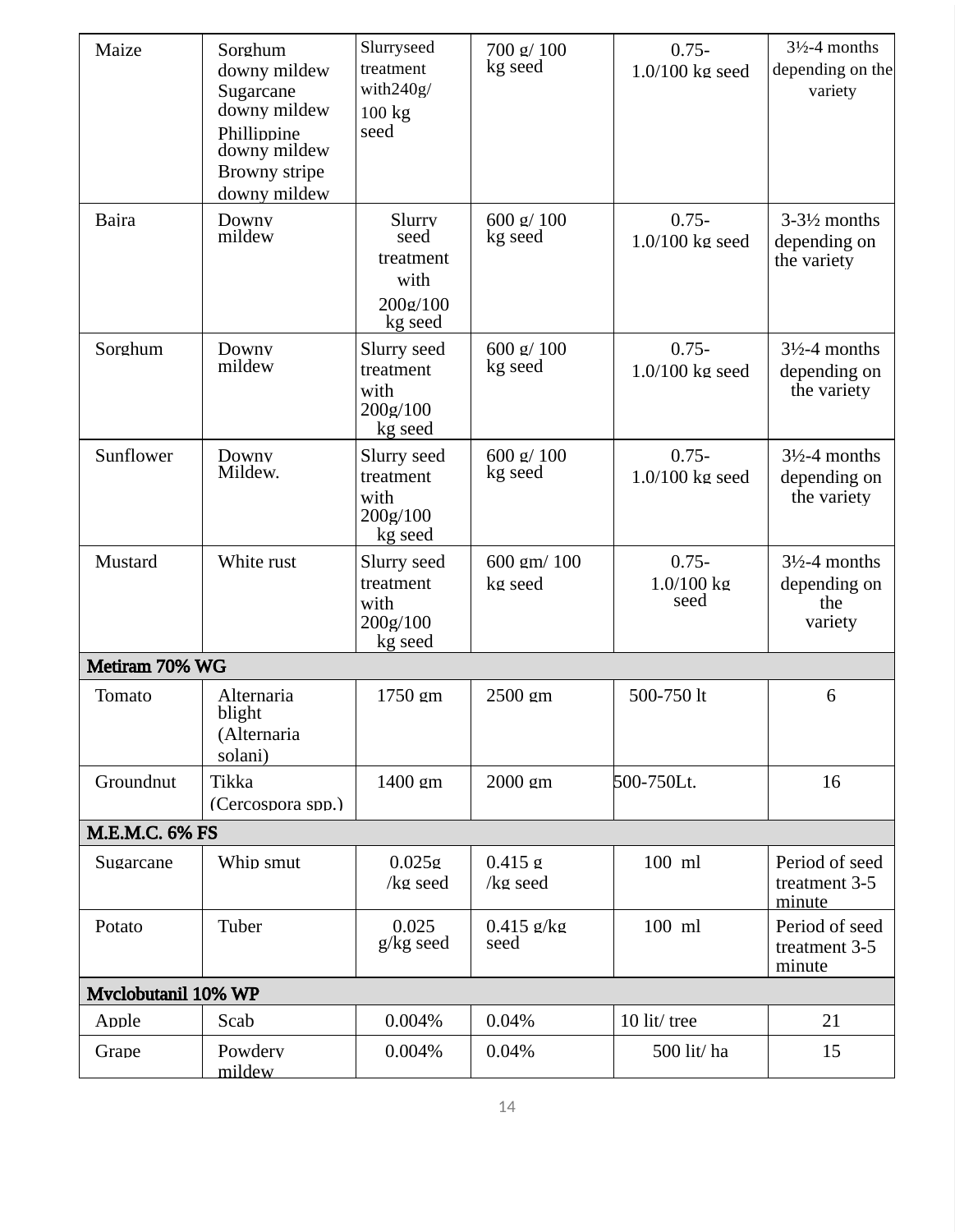| <b>Chilies</b><br>500 lit/ha<br>Powdery mildew<br>0.004%<br>03<br>0.04%<br>Leaf spot<br>Die back |
|--------------------------------------------------------------------------------------------------|
|--------------------------------------------------------------------------------------------------|

| Penconazole 10% EC                   |                                                                     |                                        |                        |                                   |                |
|--------------------------------------|---------------------------------------------------------------------|----------------------------------------|------------------------|-----------------------------------|----------------|
| Grapes                               | Powdery<br>mildew<br>(Unicinula<br>necator)                         | 0.005%<br>or 5<br>gm/100<br>Lt. water  | 50 ml/100 Lt.<br>water | Depending upon<br>the requirement | 30             |
| Apple                                | Scab<br>(Venturia<br>inaeqalis)                                     | 0.005%<br>or 5 gm<br>/100 lit<br>water | 50 ml/100 Lt.<br>water | 10 Lt.<br>water per tree          | 30             |
| Mango                                | Powdery<br>mildew (Odium<br>mangiferae)                             | 0.005%<br>or 5<br>gm/100<br>Lt. water  | 50 ml/100 Lt.<br>water | 10 Lt.<br>water per tree          | 30             |
| Pulses<br>(Black Gram<br>/Greengram) | Powdery<br>mildew<br>(Erysiphe<br>polygoni)                         | 0.005%<br>or 5<br>gm/100<br>Lt. water  | 50 ml/100 Lt.<br>water | 500Lt/ha                          | 30             |
| Pencycuron 22.9% SC                  |                                                                     |                                        |                        |                                   |                |
| Rice                                 | Sheath<br>blight                                                    | 150-<br>187.5 gm                       | 600-750 ml             | 500 Lt.                           |                |
| Picoxystobin 22.52% w/w SC           |                                                                     |                                        |                        |                                   |                |
| Rice                                 | <b>Rice blast</b>                                                   | 150                                    | 600                    | 500                               | 12             |
| Grape                                | Downey Mildew,<br>Powdery Mildew                                    | 100                                    | 400                    | 750-1000                          | $\overline{7}$ |
| Propiconazole 25% EC                 |                                                                     |                                        |                        |                                   |                |
| Wheat                                | Karnal bunt<br>(Neovossia<br>indica)                                | 125 gm                                 | 500 gm                 | 750                               | 30             |
|                                      | Leaf rust / Brown<br>Rust (Puccinia<br>recondite F. sp.<br>tritici) | 125 gm                                 | 500 gm                 | 750                               | 30             |
|                                      | Stem rust<br>(B. graminis f.<br>sp. tritici)                        | 125 gm                                 | 500 gm                 | 750                               | 30             |
|                                      | Stripe rust<br>/Yellow Rust (P.<br>striiformis)                     | 125 gm                                 | 500 gm                 | 750                               | 30             |
| Rice                                 | Sheath blight<br>(Rhizoctonia<br>solani f. sesakii)                 | 125 gm                                 | 500 gm                 | 750                               | 30             |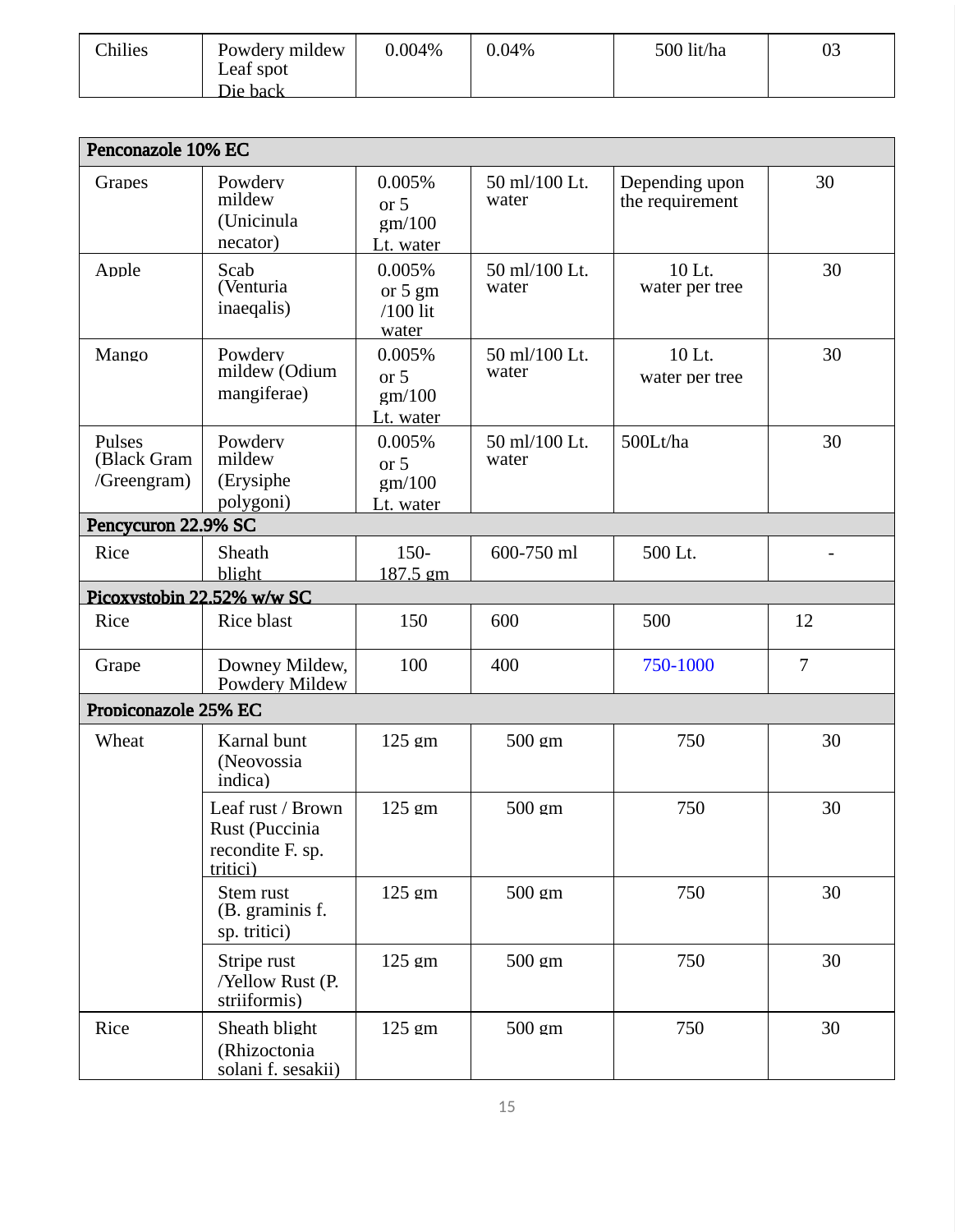| Groundnut       | Early leaf spot<br>(Cercospora<br>arachidicola) | 125 gm                                   | 500 gm                                 | 750                                                                                               | 15             |
|-----------------|-------------------------------------------------|------------------------------------------|----------------------------------------|---------------------------------------------------------------------------------------------------|----------------|
|                 | Late leaf spot<br>(C. personata)                | 125 gm                                   | $500 \text{ gm}$                       | 750                                                                                               | 15             |
|                 | Rust<br>(Puccinia<br>arachidis)                 | 125 gm                                   | 500 gm                                 | 750                                                                                               | 15             |
| Tea             | <b>Blister blight</b>                           | $31.25 -$<br>62.50 gm                    | 125-250 gm                             | 175-250                                                                                           | $\overline{7}$ |
| Savabean        | Rust                                            | 125 gm                                   | 500 gm                                 | 500                                                                                               | 26             |
|                 | Propiconazole 10.7%+ Tricvclazole 34.2% SE      |                                          |                                        |                                                                                                   |                |
| Paddy           | Sheath blight<br><b>Blast</b>                   | 0.045                                    | 0.1                                    | 500                                                                                               | 23             |
| Propineb 70% WP |                                                 |                                          |                                        |                                                                                                   |                |
| Apple           | Scab                                            | $0.21\%$ or<br>210 g/100<br>Lt. water    | 0.30% or 300<br>gram/100 Lt.<br>water  | As<br>required<br>depending upon<br>size of the tree<br>and plant<br>protection<br>equipment used | 30             |
| Pomegranate     | Leaf and<br>fruit spots                         | $0.21\%$ or<br>210<br>g/100 Lt.<br>water | 0.30% or 300<br>gram/ 100 Lt.<br>water | As<br>required<br>depending upon<br>size of the tree<br>and plant<br>protection<br>equipment used | 10             |
| Potato          | Early &<br>late Blight                          | $0.21\%$ or<br>210 g/100<br>Lt. water    | 0.30% or 300<br>gram/100 Lt.<br>water  | As<br>required<br>depending upon<br>crop<br>stage and<br>plant protection<br>equipment used       | 15             |
| Chilli          | Dieback                                         | $0.35\%$ or<br>350 $g/100$<br>Lt. water  | 0.5% or 500<br>gram/100 Lt.<br>water   | As<br>required<br>depending upon<br>crop stage and<br>plant protection<br>equipment used          | 10             |
| Tomato          | Buck eve<br>rot                                 | $0.21\%$ or<br>210<br>g/100 Lt.<br>water | 0.30% or 300<br>gram/100 Lt.<br>water  | As<br>required<br>depending upon<br>crop stage and<br>plant protection<br>equipment used          | 10             |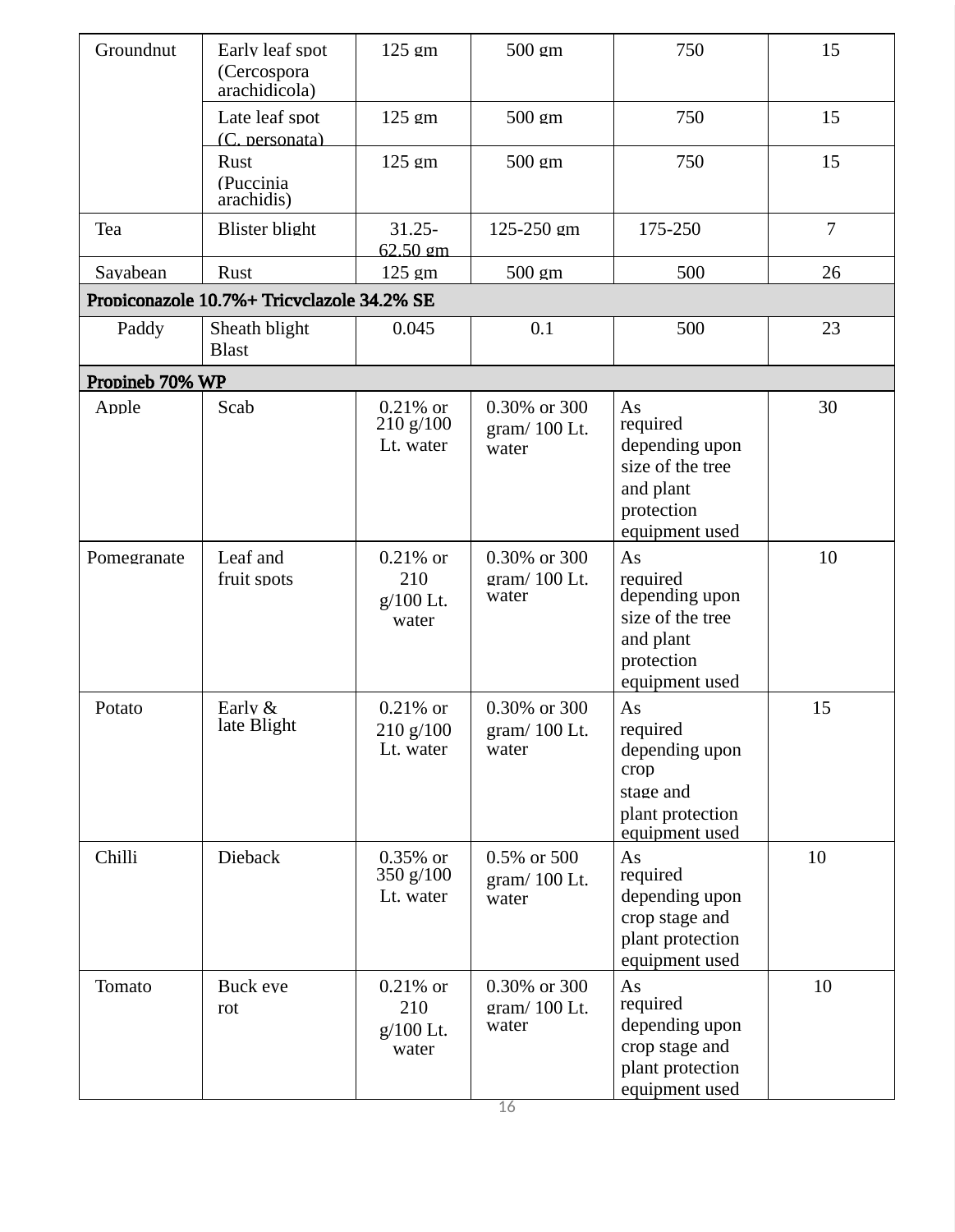| Grapes                                                       | Downy<br>Mildew                                                   | $0.21\%$ or<br>210 g/100<br>Lt. water | 0.30% or 300<br>gram/100 Lt.<br>water                                                                                                                                      | As<br>required<br>depending upon<br>crop stage and<br>plant protection<br>equipment used | 40 |  |  |
|--------------------------------------------------------------|-------------------------------------------------------------------|---------------------------------------|----------------------------------------------------------------------------------------------------------------------------------------------------------------------------|------------------------------------------------------------------------------------------|----|--|--|
| Rice                                                         | Brown leaf<br>spot                                                | 1050 to<br>1400 g                     | 1500 to 2000 g                                                                                                                                                             | <b>Use 500</b><br>litre sprav<br>volume/<br>hectare                                      |    |  |  |
| Pvraclostrobin 20% WG                                        |                                                                   |                                       |                                                                                                                                                                            |                                                                                          |    |  |  |
| Tomato                                                       | Early blight                                                      | 75-100<br>gm                          | 375-500 gm                                                                                                                                                                 | 500                                                                                      | 3  |  |  |
| Sovbean                                                      | Frog eye leaf<br>spot<br>(cercospora)&<br>Alternaria leaf<br>spot | 75-100                                | 375-500                                                                                                                                                                    | 500                                                                                      | 26 |  |  |
| Cotton                                                       | Alternaria Leaf<br>blight                                         | 100                                   | 500                                                                                                                                                                        | 500                                                                                      | 14 |  |  |
| Groundnut                                                    | Tikka disease                                                     | 100                                   | 500                                                                                                                                                                        | 500                                                                                      | 29 |  |  |
| (Streptomycin Sulphate 90% + Tetracylin Hydrocloride 10%) SP |                                                                   |                                       |                                                                                                                                                                            |                                                                                          |    |  |  |
| Apple                                                        | Fire blight                                                       |                                       | Spray<br>Streptocycline<br>25 to 50 ppm<br>solution at 20 to<br>30% bloom. It is<br>advisable to<br>spray trees every<br>3 to 4 days<br>during blossom<br>time             |                                                                                          |    |  |  |
| <b>Beans</b>                                                 | Halo blight                                                       |                                       | Spray<br>Streptocycline 100<br>to 150 ppm<br>solution thrice at<br>interval of 7<br>days. For<br>prevention apply<br>first spray 10<br>days after<br>emergence of<br>leaf. |                                                                                          |    |  |  |
| Citrus                                                       | Citrus<br>canker                                                  |                                       | Spray<br>Streptocycline 50<br>to 100 ppm<br>solution<br>repeatedly at an<br>interval of                                                                                    |                                                                                          |    |  |  |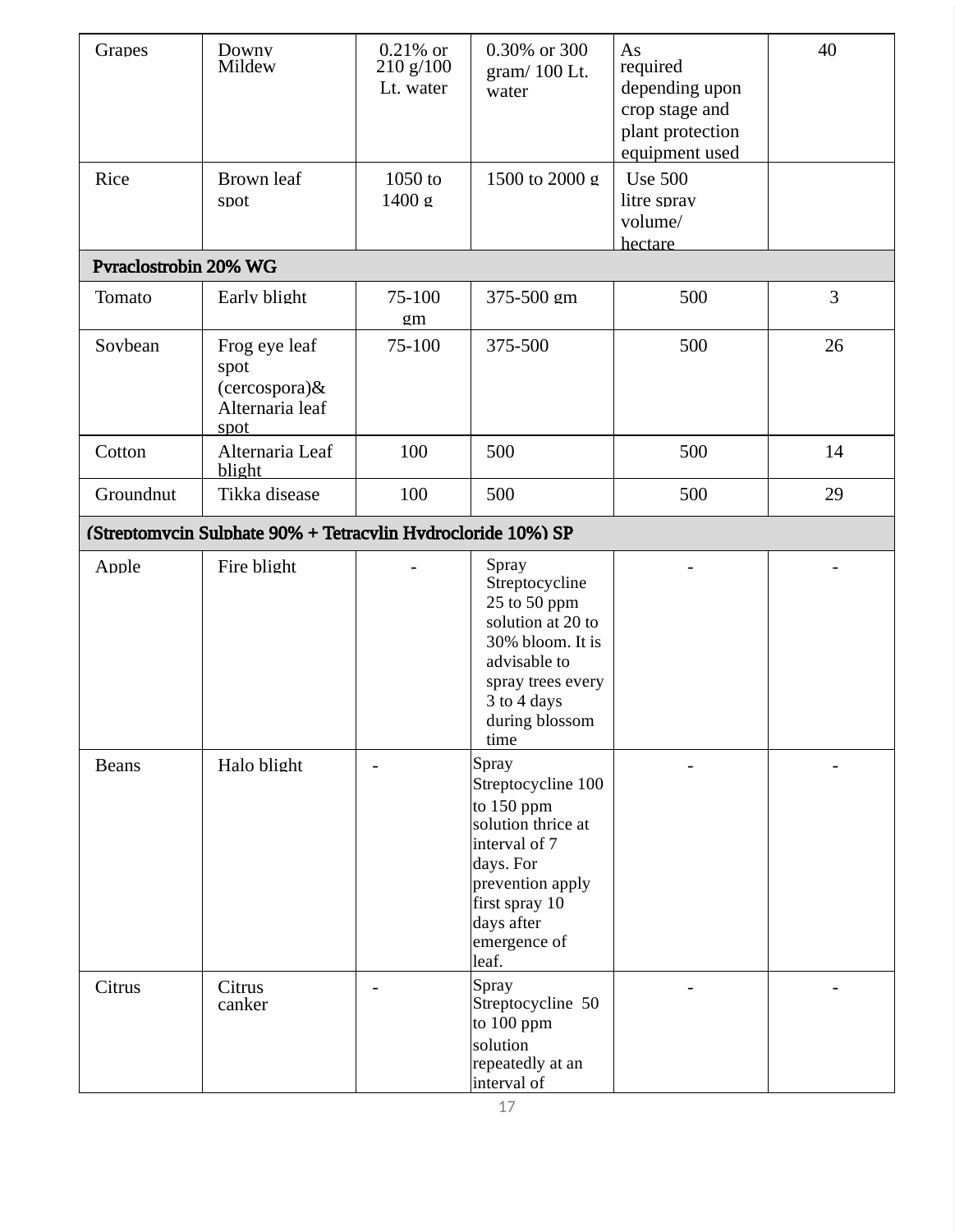|         |                                                                                                        | 15 to 20 days after<br>the appearance of<br>new growth.<br>Cover the foliage<br>and young fruits<br>fully.                                                                                                                                                                                            |  |
|---------|--------------------------------------------------------------------------------------------------------|-------------------------------------------------------------------------------------------------------------------------------------------------------------------------------------------------------------------------------------------------------------------------------------------------------|--|
| Potato  | Black leg<br>and soft rot,<br>bacterial brown<br>wilt or ring or<br>the bangle<br>disease of<br>potato | <b>Seeds</b><br>treatment: Prior<br>to<br>planting<br>soak potato<br>seed tubers<br>in<br>streptocycline<br>40 to 100 ppm<br>solution for<br>half an hour.<br>Spray: Two to<br>three sprays of<br>40 to 50 ppm<br>solution at an<br>interval of 20<br>days. First<br>spray 30 days<br>after planting. |  |
| Tabacco | Wild fire                                                                                              | Spray<br>Streptocycline<br>40 to 100 ppm<br>solution<br>at<br>leaf<br>two<br>stage of the<br>plant. Repeated<br>application<br>at an interval of<br>$\overline{7}$<br>days<br>is<br>till<br>necessary<br>the plants get<br>established<br>in<br>the field.                                            |  |
| Tomato  | <b>Bacterial</b><br>leaf spot                                                                          | Spray<br>seedlings with<br>streptocycline<br>40 to 100 ppm<br>solution<br>in<br>seed beds and<br>fields after the<br>appearance of<br>first true leaves<br>two sprays of<br>streptocycline,                                                                                                           |  |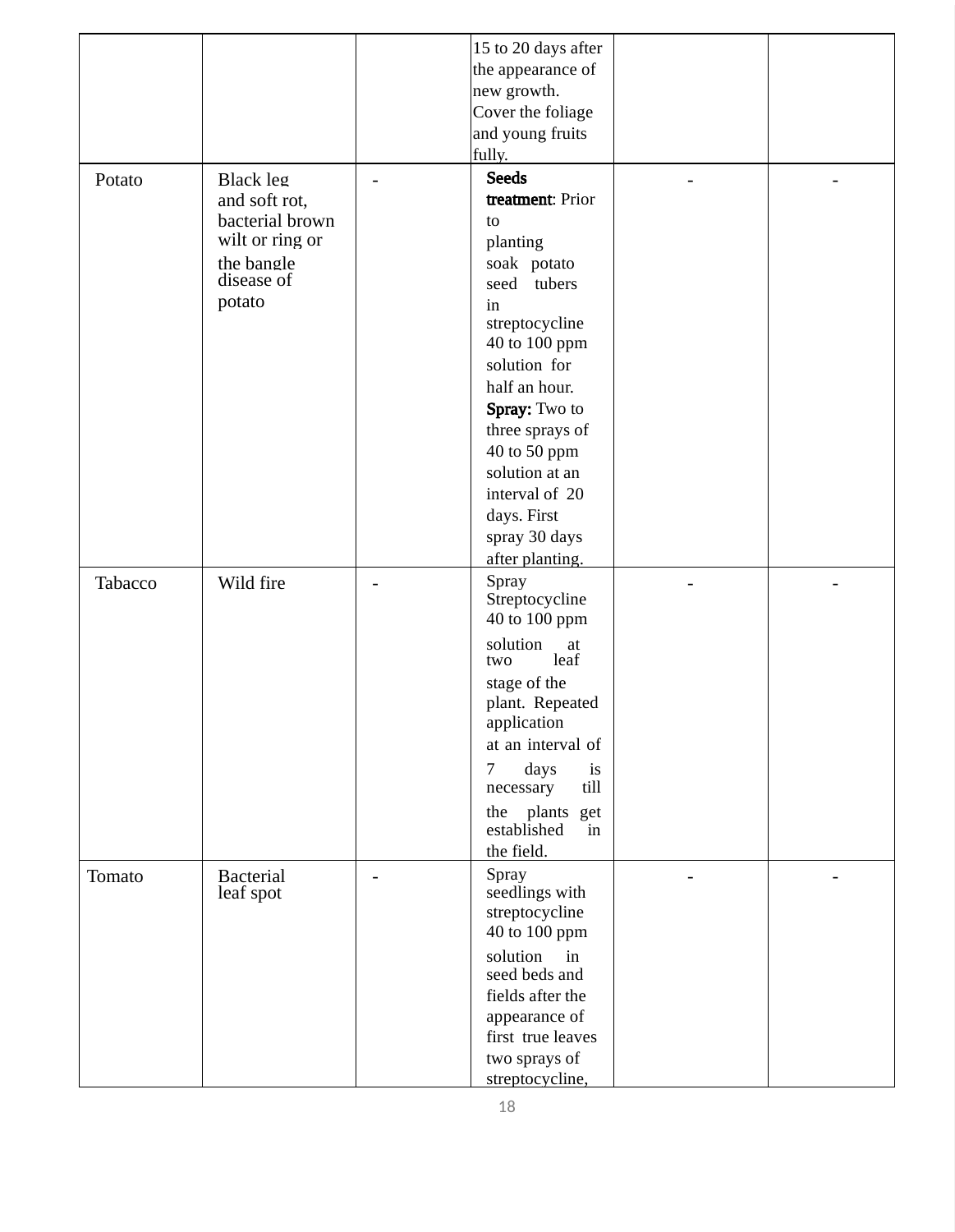|       |                                 | one before<br>transplanting<br>and another after<br>are effective for<br>controlling the<br>disease.                                                                                                                                                                                                                                                                                                                                                                                                                                                               |  |
|-------|---------------------------------|--------------------------------------------------------------------------------------------------------------------------------------------------------------------------------------------------------------------------------------------------------------------------------------------------------------------------------------------------------------------------------------------------------------------------------------------------------------------------------------------------------------------------------------------------------------------|--|
| Paddy | <b>Bacterial</b><br>leaf blight | <b>Seeds</b><br>treatment:<br>Prepare<br>streptocycline<br>40 ppm<br>solution and<br>soak<br>seeds<br>for 12 hours at<br>room<br>temperature<br>before sowing.<br><b>Seedling</b><br>treatment: Dip<br>the seeding<br>in<br>streptocycline<br>40 to 100 ppm<br>solution. The<br>antibiotic will<br>be absorbed<br>through the<br>injured roots<br>and penetrate<br>the vascular<br>bundles insides<br>the seedlings.<br>Spray: Spray<br>streptocycline<br>100 to 150 ppm<br>solution at early<br>root stage.<br>Second spray, if<br>necessary before<br>grain set. |  |
| Tea   | <b>Blister</b><br><b>Blight</b> | It is fungal<br>disease and can<br>be controlled<br>by spraying<br>40 gms with<br>350 to 420<br>gms copper<br>oxychloride<br>(50% Wettable<br>power) in 67<br>liters of water<br>per hectare                                                                                                                                                                                                                                                                                                                                                                       |  |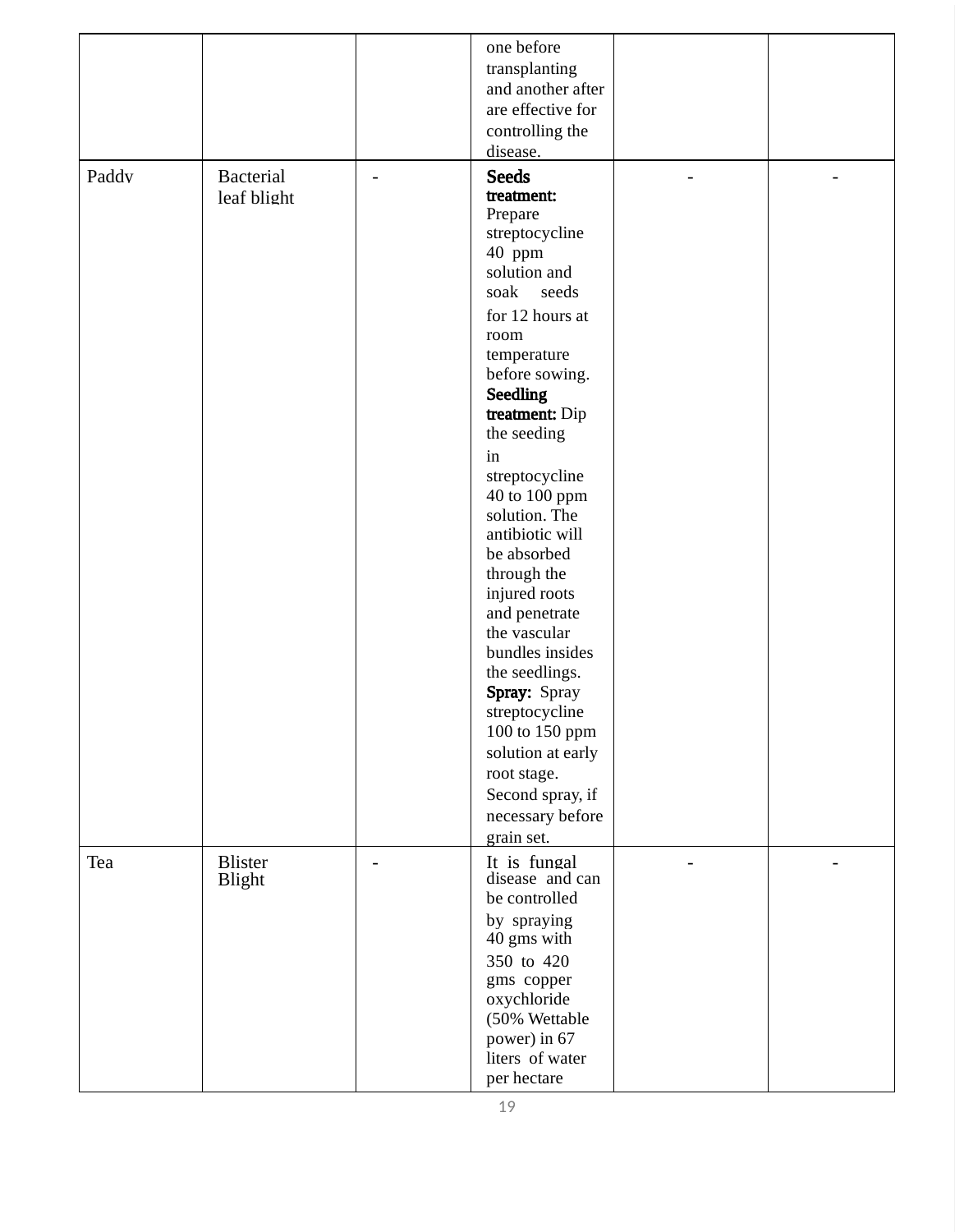|                           |                                    |                                        | with air blast<br>sprayer,<br>covering two<br>rows on either<br>side. |                |    |
|---------------------------|------------------------------------|----------------------------------------|-----------------------------------------------------------------------|----------------|----|
| Sulphur 40% WP            |                                    |                                        |                                                                       |                |    |
| Cotton                    | <b>Mites</b>                       | 1.50-2.00<br>Kg                        | $3.75 - 5.00$ kg                                                      | 750-1000       |    |
| <b>Beans</b>              | Powdery mildew                     | 2.25-3.00<br>kg                        | 5.65-7.50 kg                                                          | 750-1000       |    |
| Cumin                     | Powdery mildew                     | $1.40$ Kg                              | $3.50$ kg                                                             | 1000           |    |
| Grapes                    | Powdery mildew                     | $1.22$ kg                              | 3.00 kg                                                               | 1000           |    |
| Groundnut                 | Tikka Leaf spot                    | $2.25 - 3.00$ kg                       | $5.65 - 7.50$ kg                                                      | 750-1000       |    |
| Mango                     | Powdery mildew                     | 1.50-2.00Kg                            | 3.75-5.00 kg                                                          | 1000           |    |
| Opium                     | Powdery mildew                     | $1.16$ kg                              | 3.00 kg                                                               | 1000           |    |
| Peas                      | Powdery mildew                     | 2.25-3.00kg                            | 5.65-7.50 kg                                                          | 750-1000       |    |
| Roses                     | Powdery mildew<br>& Red SpiderMite | 1.50-2.00Kg                            | $3.75 - 5.00$ kg                                                      | 1000           |    |
| Sorghum                   | <b>Mites</b>                       | $0.75 - 1.00$ kg                       | $2.00 - 2.50$ kg                                                      | 750-1000       |    |
| Tea                       | Pink & Purple<br><b>Mites</b>      | 1.00-2.00kg                            | 2.50-5.00 kg                                                          | 750-1000       |    |
| Sulphur 52% SC            |                                    |                                        |                                                                       |                |    |
| Tea                       | <b>Red Spider mites</b>            | 1.04 Kg                                | 2.00 Lt.                                                              | 400            |    |
| Pea                       | Powdery mildew                     | $1.04$ Kg                              | 2.00 Lt.                                                              | 400            |    |
| Chilli                    | Powdery mildew                     | 1.04 Kg                                | 2.00 Lt.                                                              | 400            |    |
| <b>Sulphur 55.16 % SC</b> |                                    |                                        |                                                                       |                |    |
| Grapes                    | Powdery<br>mildew                  | 0.165%<br>or 165<br>g/100 Lt.<br>water | 0.30% or 300<br>ml/ 100 Lt.<br>water                                  | As<br>required | 10 |
| Mango                     | Powdery<br>mildew                  | 0.165%<br>or 165<br>g/100 Lt.<br>water | 0.30% or 300<br>ml/ 100 Lt.<br>water                                  | As<br>required | 10 |
| Sulphur 80% WP            |                                    |                                        |                                                                       |                |    |
| Apple                     | Powderv mildew                     | $2-4$ $kq$                             | 2.5-5.0 Kg                                                            | 750-1000       |    |
| Grapes                    | Powdery mildew                     | $2-4$ kg                               | 2.5-5.0 Kg                                                            | 750-1000       | -  |
| Groundnut                 | Tikka Leaf spot                    | $2-4$ kg                               | 2.5-5.0 Kg                                                            | 750-1000       |    |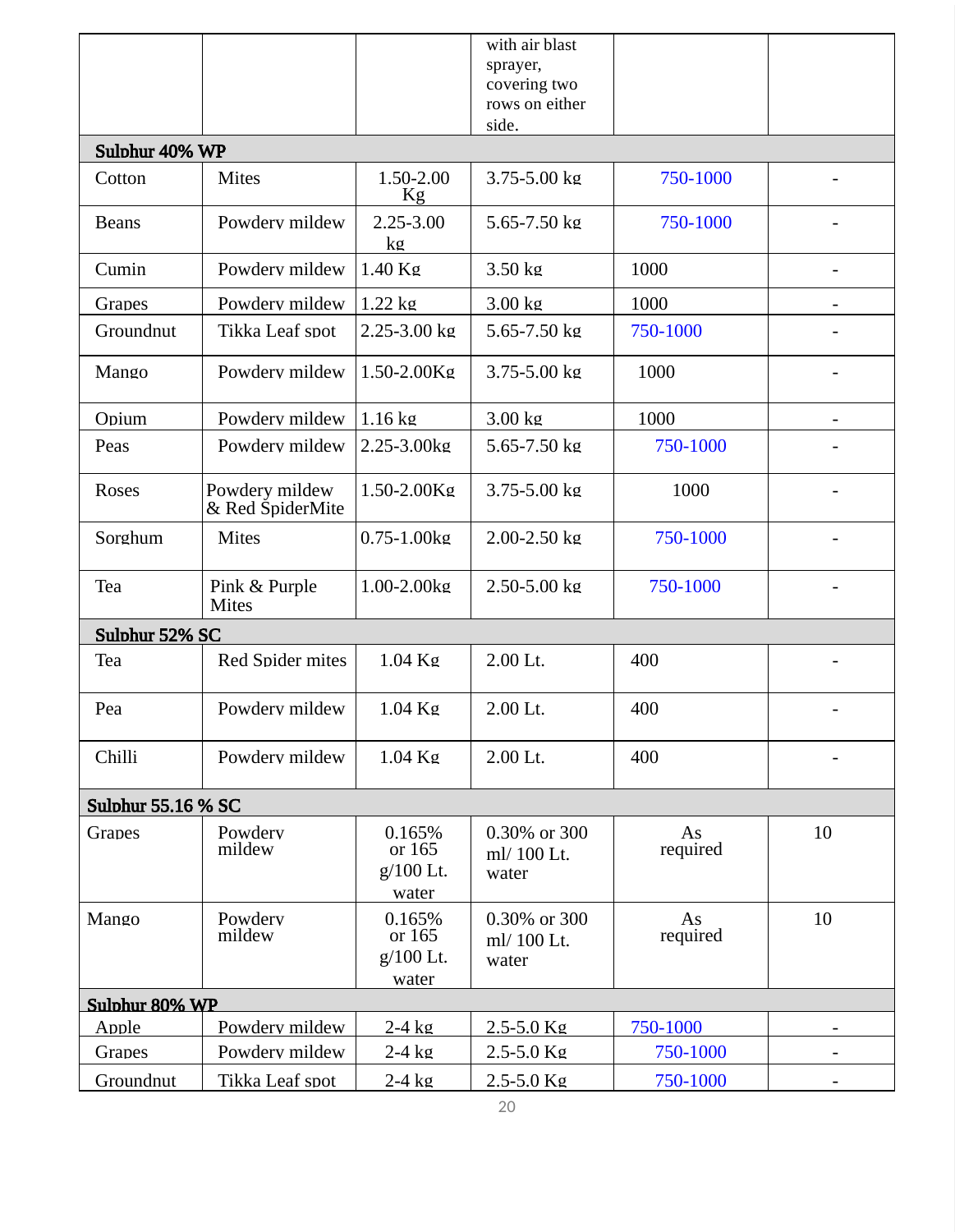| Cowpea.<br>Moong/Urid     | Powdery mildew        | $2.5 \text{ kg}$         | 3.13 Kg          | 750-1000           | $\overline{\phantom{a}}$ |
|---------------------------|-----------------------|--------------------------|------------------|--------------------|--------------------------|
| Pea                       | Rust                  | $2.5 \text{ kg}$         | 3.13 Kg          | 750-1000           | $\overline{\phantom{a}}$ |
| Sorghum                   | Grain smut            | $2.4 - 3.2$<br>g/kg seed | $3-4$ g/kg seed  | 1 Lt/10 kg<br>seed |                          |
| Chillies &<br>Okra        | Powdery mildew        | $2.5$ kg                 | 3.13 Kg          | 750-1000           |                          |
| Mango                     | Powdery mildew        | $2.5$ kg                 | 3.13 Kg          | 750-1000           | $\overline{\phantom{a}}$ |
| Citrus                    | Powdery mildew        | $2.5 \text{ kg}$         | 3.13 Kg          | 750-1000           | -                        |
| Tea                       | Red spider mite       | $0.8 \text{ kg}$         | $1 \text{ kg}$   | 200                |                          |
|                           | Pink & Purple<br>mite | $0.8$ Kg                 | $1$ Kg           | 200                |                          |
| Sulphur 80% WG            |                       |                          |                  |                    |                          |
| Grapes                    | Powdery<br>mildew     | 1.50-2.00<br>kg          | 1.875-2.50<br>Kg | 750-1000           |                          |
| Cowpea                    | Powdery<br>mildew     | 1.50-2.00<br>$k$ g       | 1.875-2.50<br>Kg | 750-1000           | $\overline{\phantom{a}}$ |
| Guar                      | Powderv<br>mildew     | 1.50-2.00<br>kg          | 1.875-2.50<br>Kg | 750-1000           |                          |
| Pea                       | Powderv<br>mildew     | 1.50-2.00<br>kg          | 1.875-2.50<br>Kg | 750-1000           |                          |
| Cumin                     | Powderv<br>mildew     | 1.50-2.00<br>$k$ g       | 1.875-2.50<br>Kg | 750-1000           | $\blacksquare$           |
| Apple                     | Scab                  | 1.50-2.00<br>kg          | 1.875-2.50<br>Kg | 750-1000           |                          |
| Mango                     | Powderv<br>mildew     | 1.50-2.00<br>kg          | 1.875-2.50<br>Kg | 750-1000           |                          |
| Sulphur 85% DP            |                       |                          |                  |                    |                          |
| Grape                     | Powdery mildew        | 12.75-17kg               | 15-20 kg         |                    |                          |
| Ground nut                | Tikka Leaf spot       | 12.75-17kg               | $15-20$ kg       |                    |                          |
| <b>Beans</b>              | Powdery mildew        | 12.75-17kg               | 15-20 kg         |                    |                          |
| (Cow pea.<br>moong, urid) | Rust                  | 12.75-17kg               | 15-20 kg         |                    |                          |
| Pea                       | Rust                  | 12.75-17kg               | 15-20 kg         |                    |                          |
|                           | Powderv<br>mildew     | 12.75-17<br>kg           | 15-20 kg         |                    |                          |
| Rubber                    | Powdery mildew        | 31.86 kg                 | 37.5 kg          |                    |                          |
| Cumins &<br>Coriander     | Powdery mildew        | 12.75-17<br>kg           | 15-20 kg         |                    |                          |
| Tobacco                   | Powdery mildew        | 85 kg                    | $100 \text{ kg}$ |                    |                          |
| Tebuconazole 2% DS        |                       |                          |                  |                    |                          |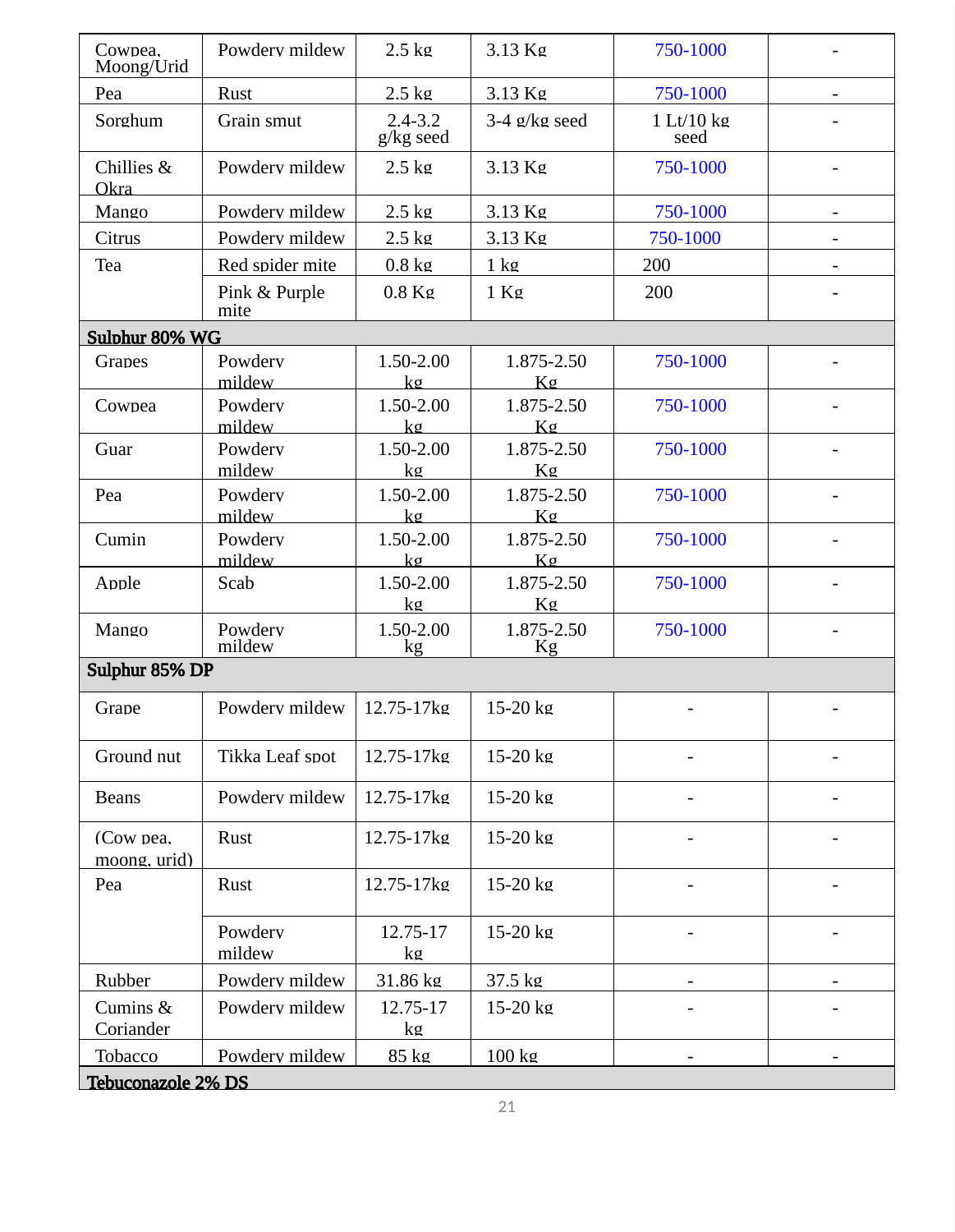| Groundnut<br>10 to 12.5 Lt/<br>Collar rot<br>0.2 to 0.25<br>Root rot<br>$kg/10$ kg<br>10 kg seed<br>seed<br>Stem rot<br>Tebuconazole 5.36% FS<br>0.2<br>3.33/10kg of seed<br>Wheat<br>Loose smut<br>$\overline{\phantom{a}}$<br>$\overline{\phantom{a}}$<br>Tebuconazole 25.9% m/m EC<br>5<br>$0.125 -$<br>0.50-0.75 lit<br>500<br>Chili<br>Fruit rot<br>Powdery mildew<br>$0.1875$ kg<br>0.50-0.75 lit<br>Tikka & rust<br>500<br>$0.125 -$<br>49<br>Groundnut<br>$0.1875$ kg<br>0.750 lit<br>$0.1875 \text{ kg}$<br>500<br>10<br>Rice<br>Blast,<br>Sheath Blight<br>500<br>21<br>Onion<br>Purple Blotch<br>0.1563-0.18<br>0.625-0.750<br>75<br>Tebuconazole 25% WG<br>0.125-0.187<br>5<br>0.500-0.750<br>500<br>Chilli<br>Powdery<br>5<br>mildew, fruit rot<br>Groundnut<br>0.500-0.750<br>500<br>Tikka leaf spot,<br>0.125-0.187<br>22<br>5<br>rust<br><b>Blast</b><br>0.1875<br>0750<br>500<br>10<br>Rice<br>Thifluzamide 24% SC<br>Sheath Blight.<br>90 gm<br>375 gm<br>500<br>28<br>Rice<br>Rhizoctonia<br>solani<br>Thiophanate Methyl 70% WP<br>Powdery mildew<br>715 gm<br>750-1000<br>$4 - 8$<br>Papava<br>$500 \text{ gm}$<br>3<br>Apple<br>Scab<br>750-1000<br>$500 \text{ cm}$<br>715 gm<br>$\overline{7}$<br>750-1000<br>500 gm<br>715 gm<br>Ring rot<br>Tomato<br>1000 gm<br>1430 gm<br>750-1000<br>$\mathbf{1}$<br>Bottle gourd<br>Anthracnose<br>Powdery<br>500<br>715<br>750-1000<br>14<br>Grapes<br>Mildew,<br>Anthracnose<br>500<br>750-1000<br>14<br>715<br>Rust,<br>500<br>715<br>14<br>750-1000<br>Thiram 40 FS | Wheat | Loose smut<br>Flag smut | $0.2 \text{ kg}/10 \text{ kg}$<br>seed | 10 Lt/ 10 kg<br>seed |  |
|---------------------------------------------------------------------------------------------------------------------------------------------------------------------------------------------------------------------------------------------------------------------------------------------------------------------------------------------------------------------------------------------------------------------------------------------------------------------------------------------------------------------------------------------------------------------------------------------------------------------------------------------------------------------------------------------------------------------------------------------------------------------------------------------------------------------------------------------------------------------------------------------------------------------------------------------------------------------------------------------------------------------------------------------------------------------------------------------------------------------------------------------------------------------------------------------------------------------------------------------------------------------------------------------------------------------------------------------------------------------------------------------------------------------------------------------------------------------------------------------------------------------------------------|-------|-------------------------|----------------------------------------|----------------------|--|
|                                                                                                                                                                                                                                                                                                                                                                                                                                                                                                                                                                                                                                                                                                                                                                                                                                                                                                                                                                                                                                                                                                                                                                                                                                                                                                                                                                                                                                                                                                                                       |       |                         |                                        |                      |  |
|                                                                                                                                                                                                                                                                                                                                                                                                                                                                                                                                                                                                                                                                                                                                                                                                                                                                                                                                                                                                                                                                                                                                                                                                                                                                                                                                                                                                                                                                                                                                       |       |                         |                                        |                      |  |
|                                                                                                                                                                                                                                                                                                                                                                                                                                                                                                                                                                                                                                                                                                                                                                                                                                                                                                                                                                                                                                                                                                                                                                                                                                                                                                                                                                                                                                                                                                                                       |       |                         |                                        |                      |  |
|                                                                                                                                                                                                                                                                                                                                                                                                                                                                                                                                                                                                                                                                                                                                                                                                                                                                                                                                                                                                                                                                                                                                                                                                                                                                                                                                                                                                                                                                                                                                       |       |                         |                                        |                      |  |
|                                                                                                                                                                                                                                                                                                                                                                                                                                                                                                                                                                                                                                                                                                                                                                                                                                                                                                                                                                                                                                                                                                                                                                                                                                                                                                                                                                                                                                                                                                                                       |       |                         |                                        |                      |  |
|                                                                                                                                                                                                                                                                                                                                                                                                                                                                                                                                                                                                                                                                                                                                                                                                                                                                                                                                                                                                                                                                                                                                                                                                                                                                                                                                                                                                                                                                                                                                       |       |                         |                                        |                      |  |
|                                                                                                                                                                                                                                                                                                                                                                                                                                                                                                                                                                                                                                                                                                                                                                                                                                                                                                                                                                                                                                                                                                                                                                                                                                                                                                                                                                                                                                                                                                                                       |       |                         |                                        |                      |  |
|                                                                                                                                                                                                                                                                                                                                                                                                                                                                                                                                                                                                                                                                                                                                                                                                                                                                                                                                                                                                                                                                                                                                                                                                                                                                                                                                                                                                                                                                                                                                       |       |                         |                                        |                      |  |
|                                                                                                                                                                                                                                                                                                                                                                                                                                                                                                                                                                                                                                                                                                                                                                                                                                                                                                                                                                                                                                                                                                                                                                                                                                                                                                                                                                                                                                                                                                                                       |       |                         |                                        |                      |  |
|                                                                                                                                                                                                                                                                                                                                                                                                                                                                                                                                                                                                                                                                                                                                                                                                                                                                                                                                                                                                                                                                                                                                                                                                                                                                                                                                                                                                                                                                                                                                       |       |                         |                                        |                      |  |
|                                                                                                                                                                                                                                                                                                                                                                                                                                                                                                                                                                                                                                                                                                                                                                                                                                                                                                                                                                                                                                                                                                                                                                                                                                                                                                                                                                                                                                                                                                                                       |       |                         |                                        |                      |  |
|                                                                                                                                                                                                                                                                                                                                                                                                                                                                                                                                                                                                                                                                                                                                                                                                                                                                                                                                                                                                                                                                                                                                                                                                                                                                                                                                                                                                                                                                                                                                       |       |                         |                                        |                      |  |
|                                                                                                                                                                                                                                                                                                                                                                                                                                                                                                                                                                                                                                                                                                                                                                                                                                                                                                                                                                                                                                                                                                                                                                                                                                                                                                                                                                                                                                                                                                                                       |       |                         |                                        |                      |  |
|                                                                                                                                                                                                                                                                                                                                                                                                                                                                                                                                                                                                                                                                                                                                                                                                                                                                                                                                                                                                                                                                                                                                                                                                                                                                                                                                                                                                                                                                                                                                       |       |                         |                                        |                      |  |
|                                                                                                                                                                                                                                                                                                                                                                                                                                                                                                                                                                                                                                                                                                                                                                                                                                                                                                                                                                                                                                                                                                                                                                                                                                                                                                                                                                                                                                                                                                                                       |       |                         |                                        |                      |  |
|                                                                                                                                                                                                                                                                                                                                                                                                                                                                                                                                                                                                                                                                                                                                                                                                                                                                                                                                                                                                                                                                                                                                                                                                                                                                                                                                                                                                                                                                                                                                       |       |                         |                                        |                      |  |
|                                                                                                                                                                                                                                                                                                                                                                                                                                                                                                                                                                                                                                                                                                                                                                                                                                                                                                                                                                                                                                                                                                                                                                                                                                                                                                                                                                                                                                                                                                                                       |       |                         |                                        |                      |  |
|                                                                                                                                                                                                                                                                                                                                                                                                                                                                                                                                                                                                                                                                                                                                                                                                                                                                                                                                                                                                                                                                                                                                                                                                                                                                                                                                                                                                                                                                                                                                       |       |                         |                                        |                      |  |
|                                                                                                                                                                                                                                                                                                                                                                                                                                                                                                                                                                                                                                                                                                                                                                                                                                                                                                                                                                                                                                                                                                                                                                                                                                                                                                                                                                                                                                                                                                                                       |       |                         |                                        |                      |  |
|                                                                                                                                                                                                                                                                                                                                                                                                                                                                                                                                                                                                                                                                                                                                                                                                                                                                                                                                                                                                                                                                                                                                                                                                                                                                                                                                                                                                                                                                                                                                       |       |                         |                                        |                      |  |
|                                                                                                                                                                                                                                                                                                                                                                                                                                                                                                                                                                                                                                                                                                                                                                                                                                                                                                                                                                                                                                                                                                                                                                                                                                                                                                                                                                                                                                                                                                                                       |       |                         |                                        |                      |  |
|                                                                                                                                                                                                                                                                                                                                                                                                                                                                                                                                                                                                                                                                                                                                                                                                                                                                                                                                                                                                                                                                                                                                                                                                                                                                                                                                                                                                                                                                                                                                       |       |                         |                                        |                      |  |
|                                                                                                                                                                                                                                                                                                                                                                                                                                                                                                                                                                                                                                                                                                                                                                                                                                                                                                                                                                                                                                                                                                                                                                                                                                                                                                                                                                                                                                                                                                                                       |       |                         |                                        |                      |  |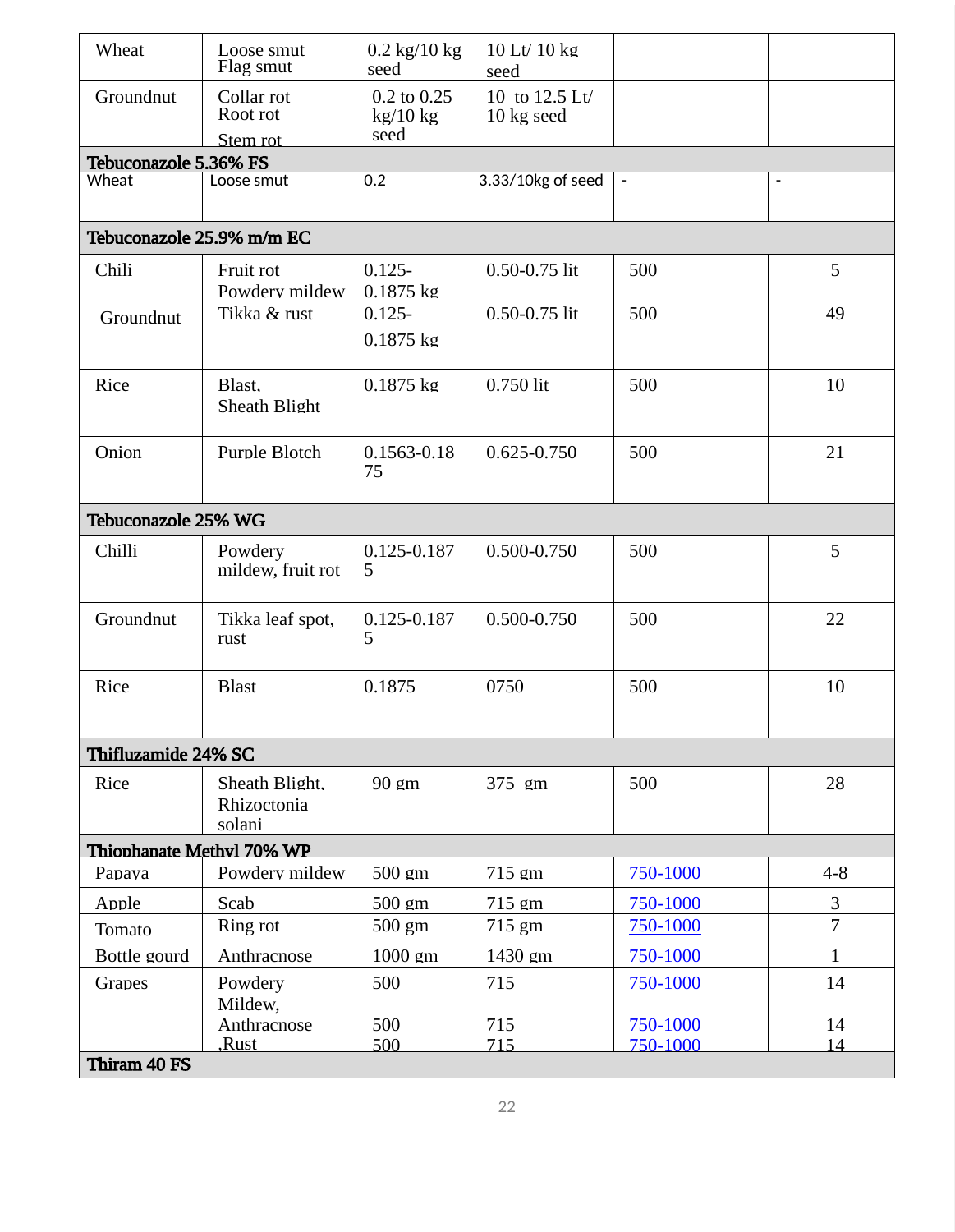| Maize               | Seedling blight              | 9.6                   |    | 24          |                 | 100 ml to make<br>slurry                                                                                                              |          |                                                                                                           |
|---------------------|------------------------------|-----------------------|----|-------------|-----------------|---------------------------------------------------------------------------------------------------------------------------------------|----------|-----------------------------------------------------------------------------------------------------------|
| Thiram 75% WS       |                              |                       |    |             |                 |                                                                                                                                       |          |                                                                                                           |
| Groundnut           | Collar rot                   | 37.5 gm               |    | 50 gm       |                 | $\mathbf{1}$                                                                                                                          |          | $7 - 10$                                                                                                  |
| Wheat               | Flag smut                    | 18.8-22.5<br>gm       |    | 25-30 gm    |                 | $\mathbf{1}$                                                                                                                          |          | $7 - 10$                                                                                                  |
|                     | Karnal bunt                  | 18.8-22.5<br>gm       |    | 25-30 gm    |                 | $\mathbf{1}$                                                                                                                          |          | $7 - 10$                                                                                                  |
| <b>Barley</b>       | Leaf stripe                  | 18.8-22.5<br>gm       |    | 25-30 gm    |                 | $\mathbf{1}$                                                                                                                          |          | $7 - 10$                                                                                                  |
| Maize               | Seedling<br>blight           | 18.8-22.5<br>gm       |    | 25-30 gm    |                 | $\mathbf{1}$                                                                                                                          |          | $7 - 10$                                                                                                  |
| Sorghum             | Loose smut                   | 18.8-22.5<br>gm       |    | 25-30 gm    |                 | $\mathbf{1}$                                                                                                                          |          | $7 - 10$                                                                                                  |
|                     | Seedling<br>blight           | 18.8-22.5<br>gm       |    | 25-30 gm    |                 | $\mathbf{1}$                                                                                                                          |          | $7 - 10$                                                                                                  |
| Potato              | Scab                         | 18.8-22.5<br>gm       |    | 25-30 gm    |                 | $\mathbf{1}$                                                                                                                          | $7 - 10$ |                                                                                                           |
| Rice &<br>cotton    | Seed born<br>disease         | 18.8-22.5<br>gm       |    | 25-30 gm    |                 | $\mathbf{1}$                                                                                                                          |          | $7 - 10$                                                                                                  |
| Triadimefon 25% WP  |                              |                       |    |             |                 |                                                                                                                                       |          |                                                                                                           |
| Wheat               | <b>Bunt of Wheat</b>         | 0.025%                |    | $0.500$ kg  |                 | 750                                                                                                                                   | 25       |                                                                                                           |
|                     | Powderv mildew               | 65-135<br>gm          |    | 0.260-0.520 |                 | 750                                                                                                                                   |          | 25                                                                                                        |
| Pea                 | Rust.<br>Powdery mildew      | 0.025%                |    | 0.100%      |                 | 750                                                                                                                                   |          | 25                                                                                                        |
| Grapes              | Powdery mildew               | 0.0025%               |    | 0.010%      |                 | 750                                                                                                                                   |          | 25                                                                                                        |
| <b>Urd Bean</b>     | Root rot                     |                       |    | 4 gm/kg     | Seed treatment) |                                                                                                                                       |          |                                                                                                           |
|                     | (Macrophomina<br>Phaseolina) |                       |    | seed        | and sow.        | Mix required quantity of the seeds with the<br>required quantity of Trichoderma viride 1%<br>WP and ensure uniform coating, shade dry |          |                                                                                                           |
| Tricyclazole 75% WP |                              |                       |    |             |                 |                                                                                                                                       |          |                                                                                                           |
| Paddv               | <b>Blast</b>                 | $225 - 3$<br>00<br>gm | gm | 300-400     | 500             |                                                                                                                                       |          | 30                                                                                                        |
| Validamvcin 3% L    |                              |                       |    |             |                 |                                                                                                                                       |          |                                                                                                           |
| Rice                | Sheath Blight                | 60 gm                 |    | 2000 gm     | 750             |                                                                                                                                       |          | There<br>should be<br>no residues<br>on grains<br>and straw<br>of paddy 14<br>days before<br>the harvest. |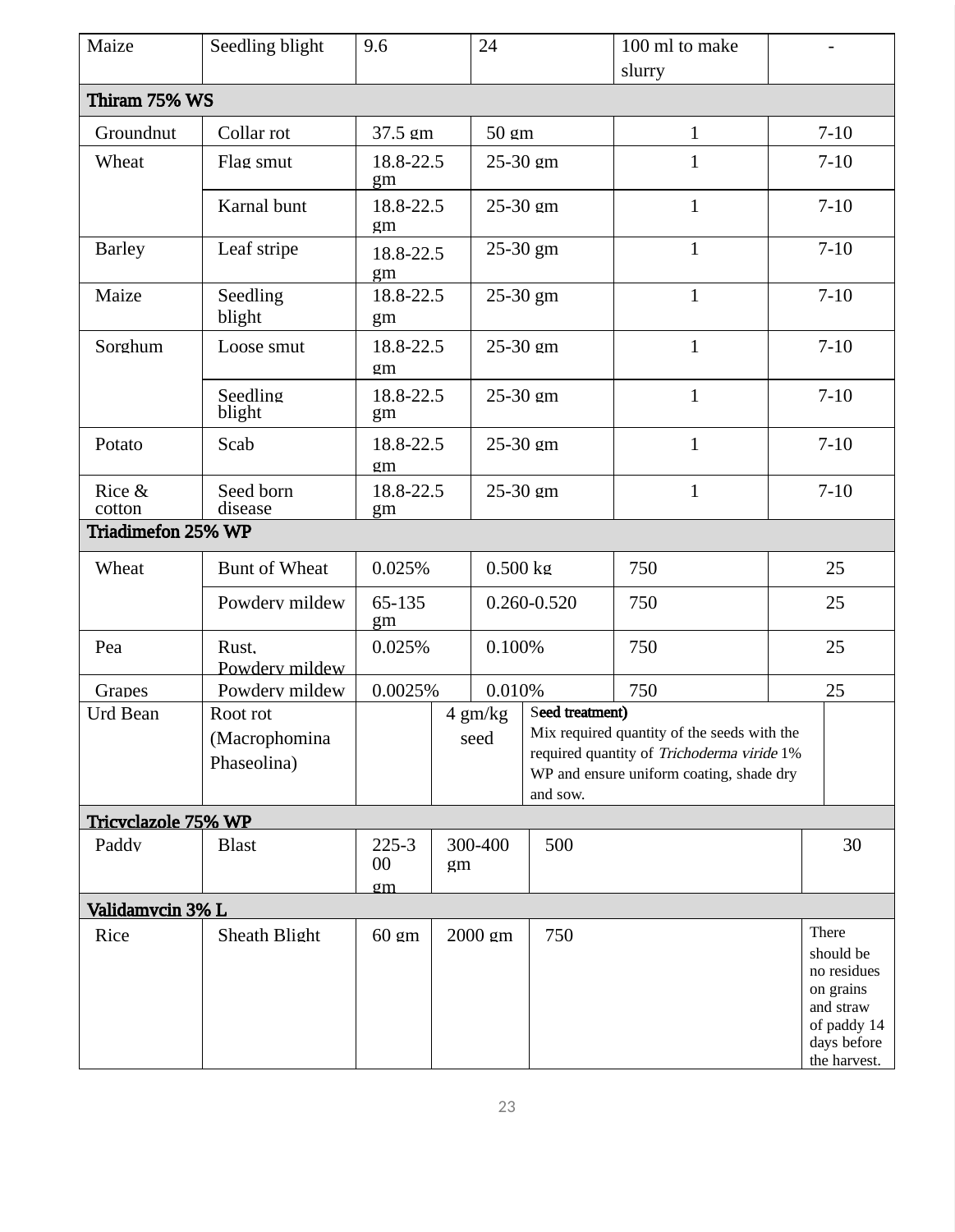| Zineb 75% WP    |                       |                                 |          |             |
|-----------------|-----------------------|---------------------------------|----------|-------------|
| Jowar           | Red leaf spot         | $1.125 -$<br>1.5 KG             | 1.5-2 KG | 750-1000 Lt |
|                 | Leaf spot             | $1.125 -$<br>1.5 KG             | 1.5-2 KG | 750-1000 Lt |
|                 | Leaf blight           | $1.125 -$<br>$1.5\ \mathrm{KG}$ | 1.5-2 KG | 750-1000 Lt |
| Paddy           | <b>Blast</b>          | $1.125 -$<br>1.5 KG             | 1.5-2 KG | 750-1000 Lt |
| Wheat           | Rust<br><b>Blight</b> | $1.125 -$<br>1.5 KG             | 1.5-2 KG | 750-1000 Lt |
| Maize           | Leaf Blight           | $1.125 -$<br>$1.5\ \mathrm{KG}$ | 1.5-2 KG | 750-1000 Lt |
| Ragi<br>(Bajra) | <b>Blast</b>          | $1.125 -$<br>1.5 KG             | 1.5-2 KG | 750-1000 Lt |
| Tobacco         | Leaf spot             | $1.125 -$<br>1.5 KG             | 1.5-2 KG | 750-1000 Lt |
| Onion           | Downy<br>mildew       | $1.125 -$<br>1.5 KG             | 1.5-2 KG | 750-1000 Lt |
|                 | <b>Blight</b>         | $1.125 -$<br>1.5 KG             | 1.5-2 KG | 750-1000 Lt |
| Potato          | Early blight          | $1.125 -$<br>1.5 KG             | 1.5-2 KG | 750-1000 Lt |
|                 | Late blight           | $1.125 -$<br>1.5 KG             | 1.5-2 KG | 750-1000 Lt |
| Tomato          | Early blight          | $1.125 -$<br>$1.5\ \mathrm{KG}$ | 1.5-2 KG | 750-1000 Lt |
|                 | Late blight           | $1.125 -$<br>$1.5\ \mathrm{KG}$ | 1.5-2 KG | 750-1000 Lt |
|                 | Grey leaf<br>mould    | $1.125 -$<br>1.5 KG             | 1.5-2 KG | 750-1000 Lt |
| Chillies        | Fruit rot             | $1.125 -$<br>1.5 KG             | 1.5-2 KG | 750-1000 Lt |
|                 | Leaf spot             | $1.125 -$<br>1.5 KG             | 1.5-2 KG | 750-1000 Lt |
| <b>Brinial</b>  | Blight                | $1.125 -$<br>1.5 KG             | 1.5-2 KG | 750-1000 Lt |
| Cucurbits       | Downy mildew          | $1.125 -$<br>$1.5\ {\rm KG}$    | 1.5-2 KG | 750-1000 Lt |
|                 | Anthracnose           | $1.125 -$<br>1.5 KG             | 1.5-2 KG | 750-1000 Lt |
|                 | Leaf spot             | $1.125 -$<br>1.5 KG             | 1.5-2 KG | 750-1000 Lt |
| Cauliflower     | Leaf spot             | $1.125 -$<br>1.5 KG             | 1.5-2 KG | 750-1000 Lt |
| Cumin           | Early blight          | $1.125 -$<br>1.5 KG             | 1.5-2 KG | 750-1000 Lt |
| Apple           | Scab                  | $1.125 -$                       | 1.5-2 KG | 750-1000 Lt |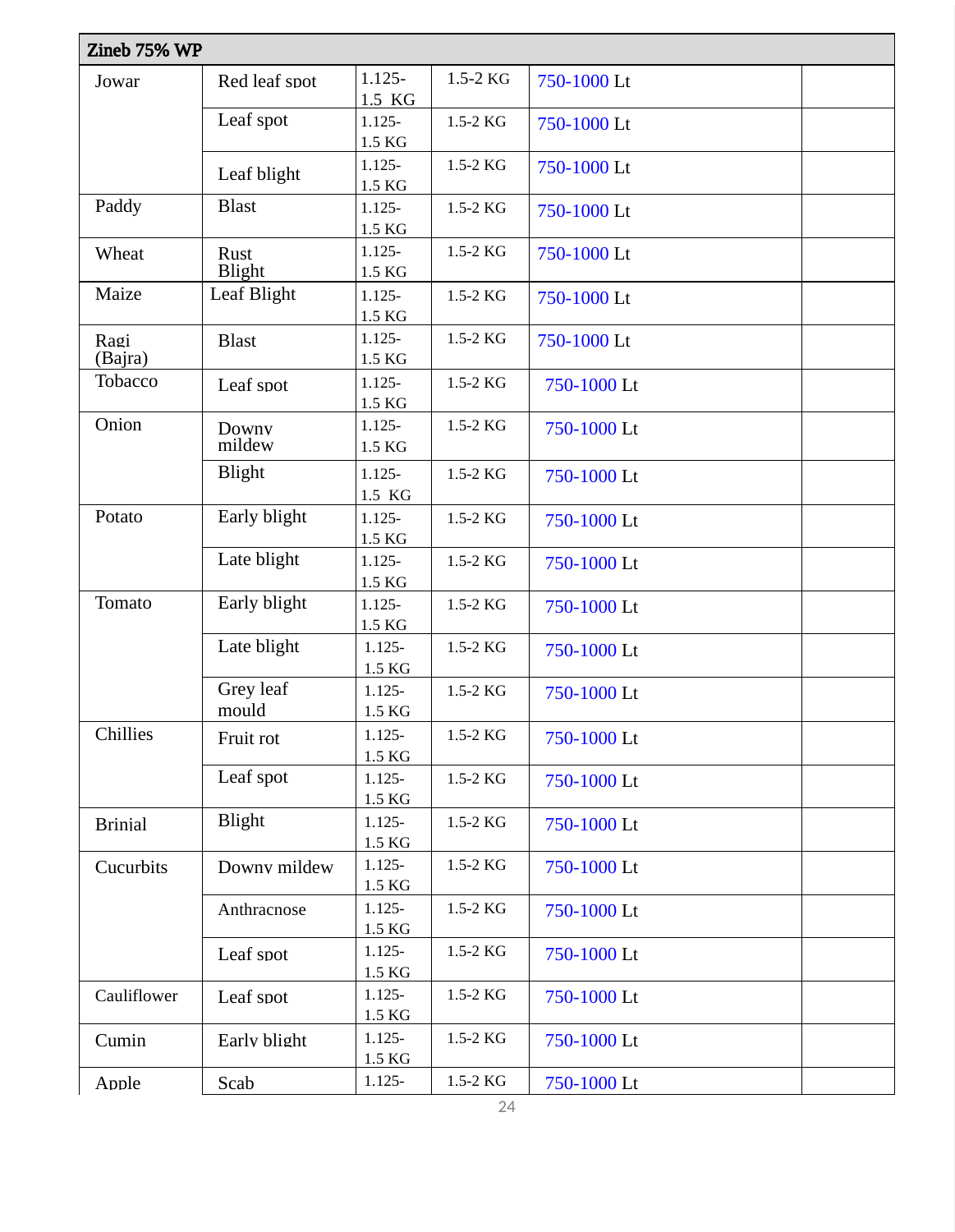|                 |                  | 1.5 KG              |                |             |    |
|-----------------|------------------|---------------------|----------------|-------------|----|
|                 | <b>Black rot</b> | $1.125 -$<br>1.5 KG | $1.5-2$ KG     | 750-1000 Lt |    |
| Citrus          | Greasy spot      | $1.125 -$<br>1.5 KG | $1.5-2$ KG     | 750-1000 Lt |    |
| <b>Cherries</b> | Leaf spot        | $1.125 -$<br>1.5 KG | 1.5-2 KG       | 750-1000 Lt |    |
| Grapes          | Downy mildew     | $1.125 -$<br>1.5 KG | 1.5-2 KG       | 750-1000 Lt |    |
| Guava           | Fruit rot        | $1.125 -$<br>1.5 KG | $1.5-2$ KG     | 750-1000 Lt |    |
| Ziram 80% WP    |                  |                     |                |             |    |
| Grape           | Downy mildew     | $1.2 - 1.6$<br>kg   | $1.5 - 2.0$ kg | 750-1000    |    |
|                 | Anthracnos e     | $1.2 - 1.6$<br>kg   | $1.5 - 2.0$ kg | 750-1000    |    |
| Apple           | scab             | $1.2 - 1.6$<br>kg   | 1.5-2.0 $kg$   | 750-1000    | 21 |
| Potato          | Early blight     | $1.2 - 1.6$<br>kg   | $1.5 - 2.0$ kg | 750-1000    | 3  |
| Tomato          | Early blight     | $1.2 - 1.6$<br>kg   | 1.5-2.0 $kg$   | 750-1000    | 3  |

#### Combination Fungicides

| _rod | _ommon<br>of the<br>name | <b>Dosage</b><br>per ha | Dosage/ha<br>(Formulation) | <b>Dilution</b> | <b>Waiting</b><br>Period |
|------|--------------------------|-------------------------|----------------------------|-----------------|--------------------------|
|      | disease                  | (a.i.)                  |                            |                 |                          |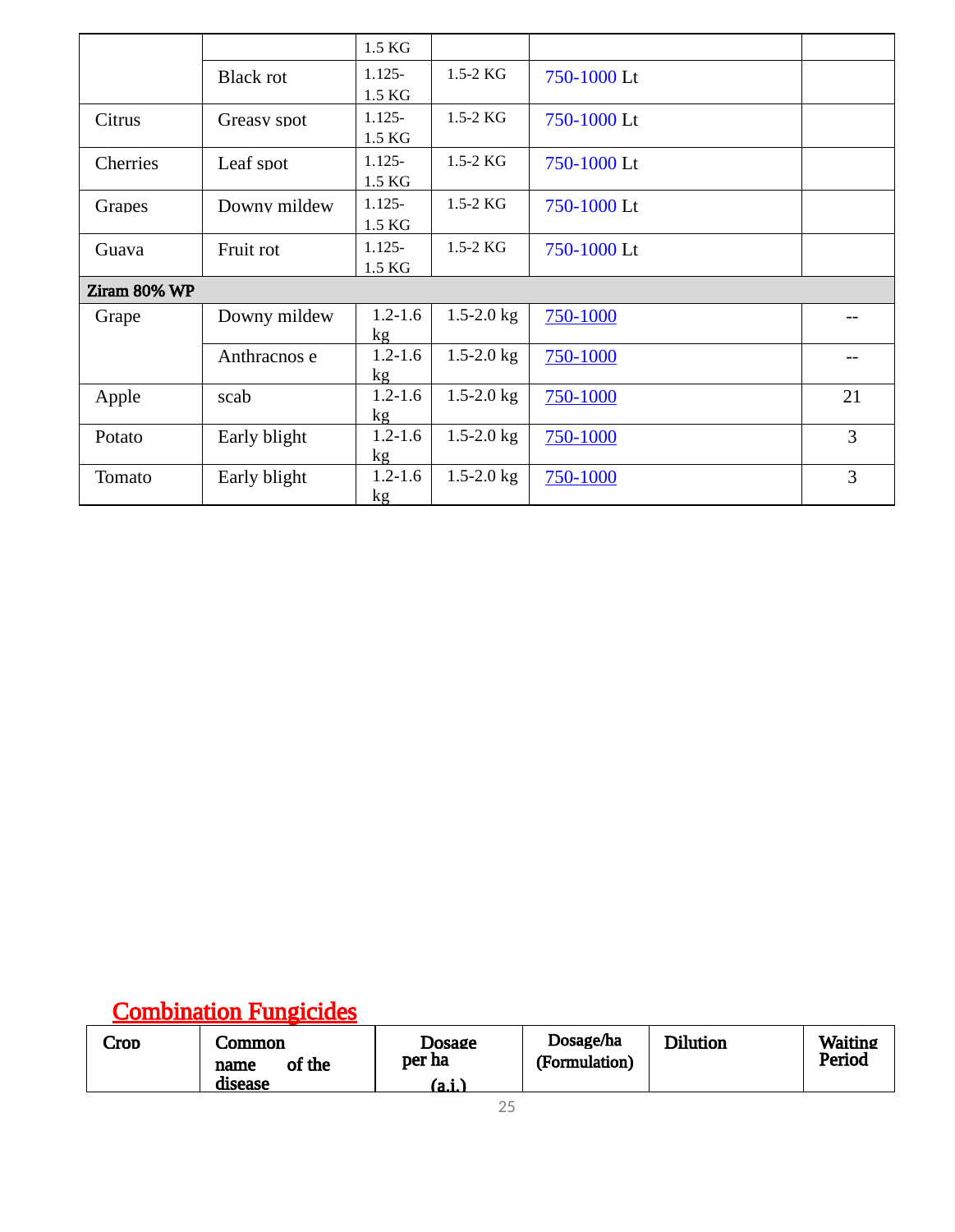| Ametoctradin + Dimethomorph 20.27% w/w SC |                                                                  |                               |                                    |          |                |  |  |
|-------------------------------------------|------------------------------------------------------------------|-------------------------------|------------------------------------|----------|----------------|--|--|
| Grane                                     | Downey Mildew                                                    | 420-525                       | 800-1000ml                         | 750      | 34             |  |  |
| <b>Cucurbits</b>                          | Downey Mildew                                                    | 420-525                       | 800-1000ml                         | 500      | 03             |  |  |
| Potato                                    | Late Blight                                                      | 420-525                       | 800-1000ml                         | 500      | 32             |  |  |
|                                           | Azoxytrobin 11% + Tebuconazole-18.3% SC W/W                      |                               |                                    |          |                |  |  |
| Chilli                                    | Fruit rot<br>Powdery mildew<br>Die back                          | 72.12                         | 600-700                            | 500-750  | $\overline{7}$ |  |  |
| Rice                                      | Sheath Blight                                                    | 82.5+137.25                   | 750                                | 500      | $\blacksquare$ |  |  |
|                                           | Azoxystrobin 18.2% w/w + Difenoconazole 11.4% w/w SC             |                               |                                    |          |                |  |  |
| Chilli                                    | Anthracnose &<br>Powdery Mildew                                  | $0.03\%$ or $0.3$ g/L         | $0.1\%$ or $1$ ml /<br>Litre water | 500      | 5              |  |  |
| Tomato                                    | Early blight & Late<br>blight                                    | 0.03% or 0.3 $g/L$            | $0.1\%$ or 1 ml /<br>Litre water   | 500      | 5              |  |  |
| Paddy                                     | Blast & sheath blight                                            | 0.03% or 0.3 $g/L$            | $0.1\%$ or $1$ ml /<br>Litre water | 500      | 31             |  |  |
| Maize                                     | <b>Blight &amp; Downey</b><br>Mildew                             | 0.03% or 0.3 $g/L$            | $0.1\%$ or 1 ml /<br>Litre water   | 500      | 26             |  |  |
| Wheat                                     | Rust & Powdery<br>mildew                                         | $0.03\%$ or $0.3$ g/L         | $0.1\%$ or $1$ ml /<br>Litre water | 500      | 35             |  |  |
|                                           | Boscalid25.2%+Pyraclostrobin12.8%WG                              |                               |                                    |          |                |  |  |
| Grape                                     | Downey Mildew&<br>Powdery mildew                                 | 190-228                       | 500-600                            | 750-1000 | 34             |  |  |
|                                           | Captan 70% + Hexaconazole 5% WP                                  |                               |                                    |          |                |  |  |
| Chillies                                  | Fruit rot<br>(Anthracnose)                                       | 375-750 gm                    | 500-1000 gm                        | 500 lt.  | 5 davs         |  |  |
| Potato                                    | Early blight<br>& Late blight                                    | 375-750gm                     | 500-1000 gm                        | 500 lt.  | 21 days        |  |  |
|                                           | Carbendazim 12% + Mancozeb 63% WP                                |                               |                                    |          |                |  |  |
| Groundnut                                 | Leaf spot, blast                                                 | 375 gm                        | 500 gm                             | 500 lt.  | 72             |  |  |
| Paddy                                     | <b>Blast</b>                                                     | 563 gm                        | 750 gm                             | 750 lt.  | 57             |  |  |
| Potato                                    | Early blight, late<br>blight, black scruff                       | 210+1102.5                    |                                    |          |                |  |  |
| Tea                                       | Blister blight, grey<br>blight, red rust,<br>die-back, black rot | $(150+787.5)$<br>$-(180+945)$ | 1250-1500                          | 250-500  | 7              |  |  |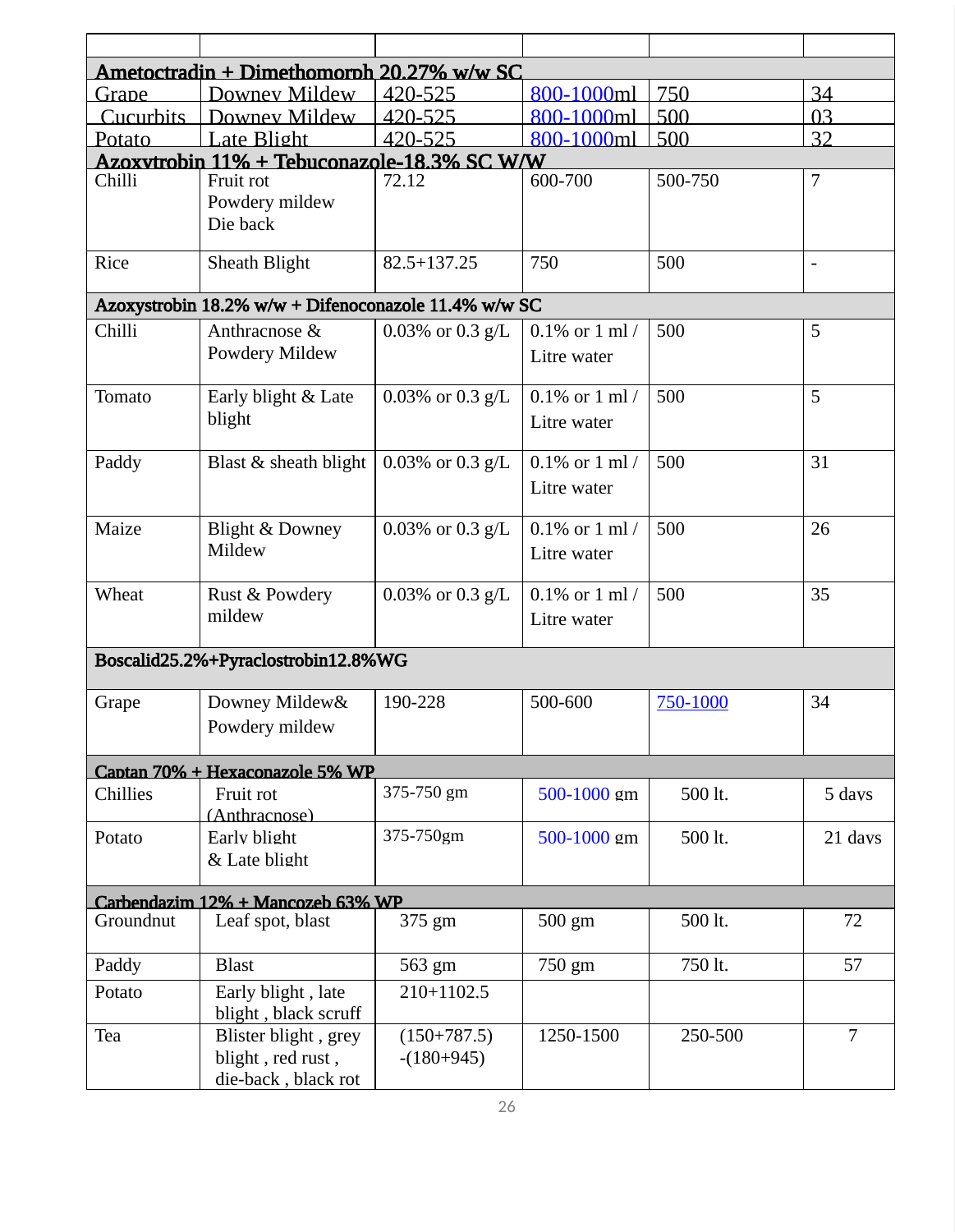| Grape     | Downey mildew,<br>powdery mildew,      | 0.11%               | 0.15%       | As required<br>depending on | 7              |
|-----------|----------------------------------------|---------------------|-------------|-----------------------------|----------------|
|           | anthracnose                            |                     |             | crop canopy                 |                |
| Mango     | Powdery mildew<br>and anthracnose      | 0.11%               | 0.15%       | As required                 | $\overline{7}$ |
|           |                                        |                     |             | depending on                |                |
|           |                                        |                     |             | crop canopy                 |                |
| Groudnut  | Tikka leaf                             | 1.88                | 2.5         |                             | <b>NA</b>      |
|           | spot, collar rot and                   |                     |             |                             | (Seed          |
|           | dry root root                          |                     |             |                             | treatmen       |
|           |                                        |                     |             |                             | t)             |
|           | Carbendazim 25%+ Mancozeb 50% WS       |                     |             |                             |                |
| Groundnut | Collar rot                             | $(7.5+15.0)$ To     |             |                             | This is        |
|           | Dry root rot                           | $(8.75+17.5)$ (for  |             |                             | used as        |
|           | Tikka leaf spot                        | $10$ kg seed)       | 30-35       | 0.1                         | seed           |
|           |                                        |                     |             |                             | treatment      |
| Potato    | Late blight                            | $(1.5 + 3.0)$ To    | $6 - 7$     | $\overline{2}$              | This is        |
|           | <b>Black scurf</b>                     | $(1.75 + 3.5)$ (for |             |                             | used as        |
|           |                                        | 10 kg seed)         |             |                             | seed           |
|           |                                        |                     |             |                             | treatment      |
| Paddy     | Spot<br><b>Brown</b>                   | $7.5 + 15$          | 30-35       | <b>NA</b>                   | <b>NA</b>      |
|           | <b>Blast</b><br><b>Seedling</b>        | to8.75+17.5         |             |                             |                |
|           | Sheath Blight                          |                     |             |                             |                |
| Wheat     | Loose smut                             | $7.5 + 15$ to       | 30-35       | <b>NA</b>                   | NA             |
|           |                                        | $8.75 + 17.5$       |             |                             |                |
|           | Carbendazim 25 %+ Flusilazole 12.5% SE |                     |             |                             |                |
| Paddy     | Sheath blight                          | 300-360             | 800-960     | 500                         | 54             |
| Groundnut | Stem rot, Early leaf                   | 240-300             | 640-800     | 500                         | 24             |
|           | spot, Late leaf spot                   |                     |             |                             |                |
|           | Carboxin 17.5% + Thiram 17.5% FF       |                     |             |                             |                |
| Wheat     | Loose smut                             | 8.75 to 10.5gm      | 25 to 30gm  | 100ml                       | Being a        |
|           |                                        |                     |             |                             | seed           |
|           |                                        |                     |             |                             | treatment      |
|           |                                        |                     |             |                             | fungicide      |
|           |                                        |                     |             |                             | , no           |
|           |                                        |                     |             |                             | waiting        |
|           |                                        |                     |             |                             | period is      |
|           |                                        |                     |             |                             | required       |
|           | Carboxin 37.5% + Thiram 37.5% DS       |                     |             |                             |                |
| Wheat     | Loose smut and                         | 2.25<br>27          | $3.0$ gm/Kg | $\boldsymbol{0}$            | About 3        |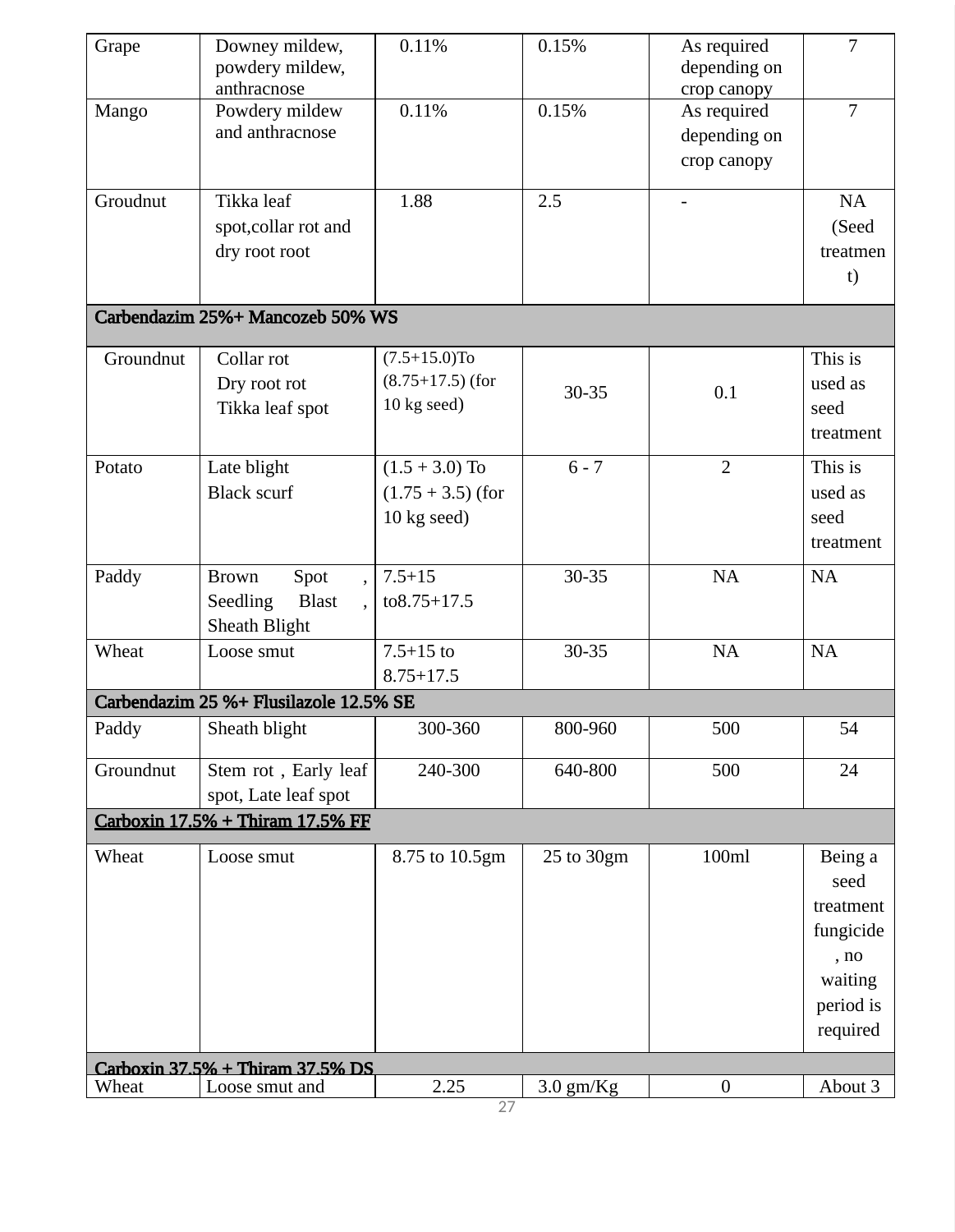|                                                      | other seed borne and                         | gm/Kg seed                    | seed                |                | Month            |  |
|------------------------------------------------------|----------------------------------------------|-------------------------------|---------------------|----------------|------------------|--|
|                                                      | early soil borne                             |                               |                     |                |                  |  |
|                                                      | diseases                                     |                               |                     |                |                  |  |
| Soybean                                              | Collar rot,<br>Charcoal rot and              | 2.25<br>gm/Kg seed            | $3.0$ gm/Kg<br>seed | $\mathbf{0}$   | About 3<br>Month |  |
|                                                      | other seedling                               |                               |                     |                |                  |  |
|                                                      | diseases                                     |                               |                     |                |                  |  |
| Cotton                                               | Root rot,                                    | 2.5gm/Kg                      | $3.5$ gm/Kg         | $\mathbf{0}$   | About 3          |  |
|                                                      | <b>Bacterial bight</b>                       | seed                          | seed                |                | Months           |  |
| Groundnut                                            | Collar rot, Seed                             | 2.25gm/                       | 3 gm/Kg seed        | $\overline{0}$ | About 3          |  |
|                                                      | rot, Root rot, Stem                          | Kg seed                       |                     |                | Months           |  |
|                                                      | rot                                          |                               |                     |                |                  |  |
| Pigeon pea                                           | Seed rot, Root                               | 3 gm/Kg                       | 4 gm/Kg seed        | $\overline{0}$ | About 3          |  |
|                                                      | <b>Stem</b><br>rot,<br>rot,<br>Fusarium wilt | seed                          |                     |                | Months           |  |
| Potato                                               | <b>Black scurf</b>                           | 1.87gm/Kg seed                | $2.5$ gm/Kg         | $\overline{0}$ | About 3          |  |
|                                                      |                                              |                               | seed                |                | <b>Months</b>    |  |
|                                                      | Cymoxanil 8% + Mancozeb 64% WP               |                               |                     |                |                  |  |
| Grapes                                               | Downy mildew                                 | 1080-1440 gm                  | $1500 -$            | 500-1000.      | 10 days          |  |
|                                                      |                                              |                               | 2000gm              |                |                  |  |
| Potato                                               | Late blight                                  | 1080 gm                       | 1500 gm             | 500-750        | 10 days          |  |
| Tomato                                               | Late blight                                  | 1080 gm                       | 1500 gm             | 500-750        | 10 days          |  |
| Cucumber                                             | Downy mildew                                 | 1080 gm                       | 1500 gm             | 500-600        | 10 days          |  |
|                                                      | Famoxadone 16.6% + Cymoxanil 22.1% SC        |                               |                     |                |                  |  |
| Grapes                                               | Downy mildew                                 | 210                           | 500                 | 500-750        | 27               |  |
| Potato                                               | Late blight                                  | 210                           | 500                 | 500            | 40               |  |
| Tomato                                               | Early<br>Late<br>and<br><b>Blight</b>        | 210                           | 500                 | 500            | 3                |  |
| Gherkin                                              | Downy mildew                                 | 210                           | 500                 | 500-750        | 3                |  |
|                                                      | Fenamidone 4.44% + Fosetyl AI 66.7% WG       |                               |                     |                |                  |  |
| Grape                                                | Downy mildew                                 | $88.8 + 1334 -$               | 2000-2500           | 500-750 lt.    | 90 days          |  |
|                                                      |                                              | $111.0+1667.5$ gm             | gm                  |                |                  |  |
|                                                      | Fenamidone 10% + Mancozeb 50% WG             |                               |                     |                |                  |  |
| Potato                                               | Late blight                                  | $125+625-$<br>$150+750$<br>gm | 1250-1500<br>gm     | 500 lt.        | 30               |  |
| Grapes                                               | Downy<br>mildew                              | $150+750$ gm                  | 1500 gm             | 500 - 750      | 85               |  |
| Gherkin                                              | Downy<br>mildew                              | 150+750 gm                    | 1500gm              | 375-500        | 5                |  |
| Fluopicolide 4.44% + Fosetyle aluminium 66.67%WG.w/w |                                              |                               |                     |                |                  |  |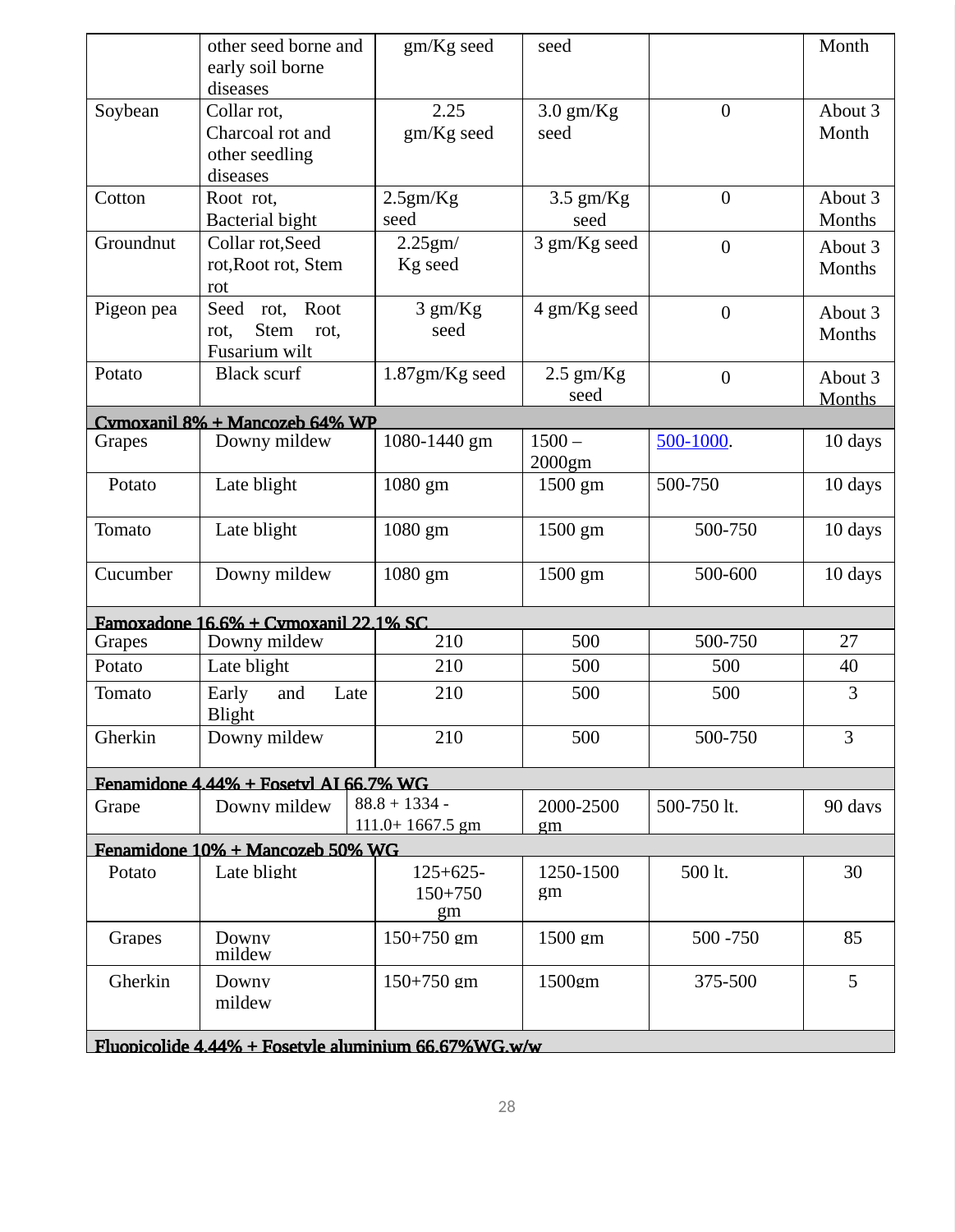| Grape                  | Downy mildew                                                     | $99.9 + 1500$ to $111 +$<br>1667    | $2.25 - 2.5$<br>2250-2500gm) | 750li                                                            | 40                          |
|------------------------|------------------------------------------------------------------|-------------------------------------|------------------------------|------------------------------------------------------------------|-----------------------------|
|                        | Fluopyram17.7% w/w+Tebconazole17.7%w/w SC                        |                                     |                              |                                                                  |                             |
| Grape                  | Powdery mildew<br>and Anthraconase                               | Fluopyram112.5<br>+Tebconazole112.5 | 562.5                        | 750-1000                                                         | 10                          |
|                        | Hexaconzole 4% + Zineb 68% WP                                    |                                     |                              |                                                                  |                             |
| Paddy                  | Sheath Blight,<br>Brown Spot. Blast<br>, Grain<br>discolouration | $(40+680)-(50+850)g$<br>m           | 1000-1250                    | 500                                                              | 34                          |
| Tea                    | Black Rot, Grey<br>blight, Blister<br>Blight                     | 25+425 gm                           | 625                          | 250-500                                                          | $\overline{7}$              |
|                        | Iprodione 25% + Carbendazim 25% WP                               |                                     |                              |                                                                  |                             |
| Rice                   | Sheath Blight<br><b>Blast</b>                                    | 250 gm                              | 500 gm                       | 500 lt.                                                          | 30                          |
|                        | Metalaxyl M 4% + Mancozeb 64% WP                                 |                                     |                              |                                                                  |                             |
| Grapes                 | Downy mildew                                                     | 0.17%                               | 0.25%                        | 500-1000 lt.                                                     | 8 days                      |
| Potato                 | Late blight                                                      | $0.17 \%$ or<br>1700 gm             | 0.25%<br>or<br>2500 gm       | 500-1000<br>lt.                                                  | 24 days                     |
| <b>Black</b><br>pepper | Phytophthora<br>foot rot                                         | $0.17 \%$ or<br>$1700$ gm           | 0.25%<br>or<br>2500 gm       | 2 lt./vine<br>as foliar spray<br>or 3 lt./vine as<br>soil drench | 21 days                     |
| Mustard                | Downy mildew<br>& White rust                                     | $0.17 \%$ or<br>1700gm              | $0.25%$ or<br>2500 gm        | 1000 lt.                                                         | 60 days.                    |
| Chilli                 | Damping Off                                                      | 0.20%                               | 0.3%                         | $2.0$ l/m $2$                                                    | 53                          |
|                        | Metalaxyl M 3.3% + Chlorothalonil 33.1% SC<br>Late blight        | 0.073%                              | 0.2%                         | 500                                                              | 34                          |
| Potato                 |                                                                  |                                     |                              |                                                                  |                             |
| Tomato                 | <b>Early and Late</b><br>blight                                  | 0.073%                              | 0.2%                         | 500                                                              | $\overline{5}$              |
|                        | Metalaxyl 8% + Mancozeb 64% WP                                   |                                     |                              |                                                                  |                             |
| Grapes                 | Downy<br>mildew                                                  | $2000$ g or<br>0.4%                 | $2500$ g or<br>0.5%          | 500 lt.                                                          | Not less<br>than 7<br>weeks |
| Tobacco<br>Nursery     | Damping<br>off                                                   | 3600 g or<br>0.072%                 | $5000$ g or<br>0.1%          | 5000 lt.                                                         | Not less<br>than 7<br>weeks |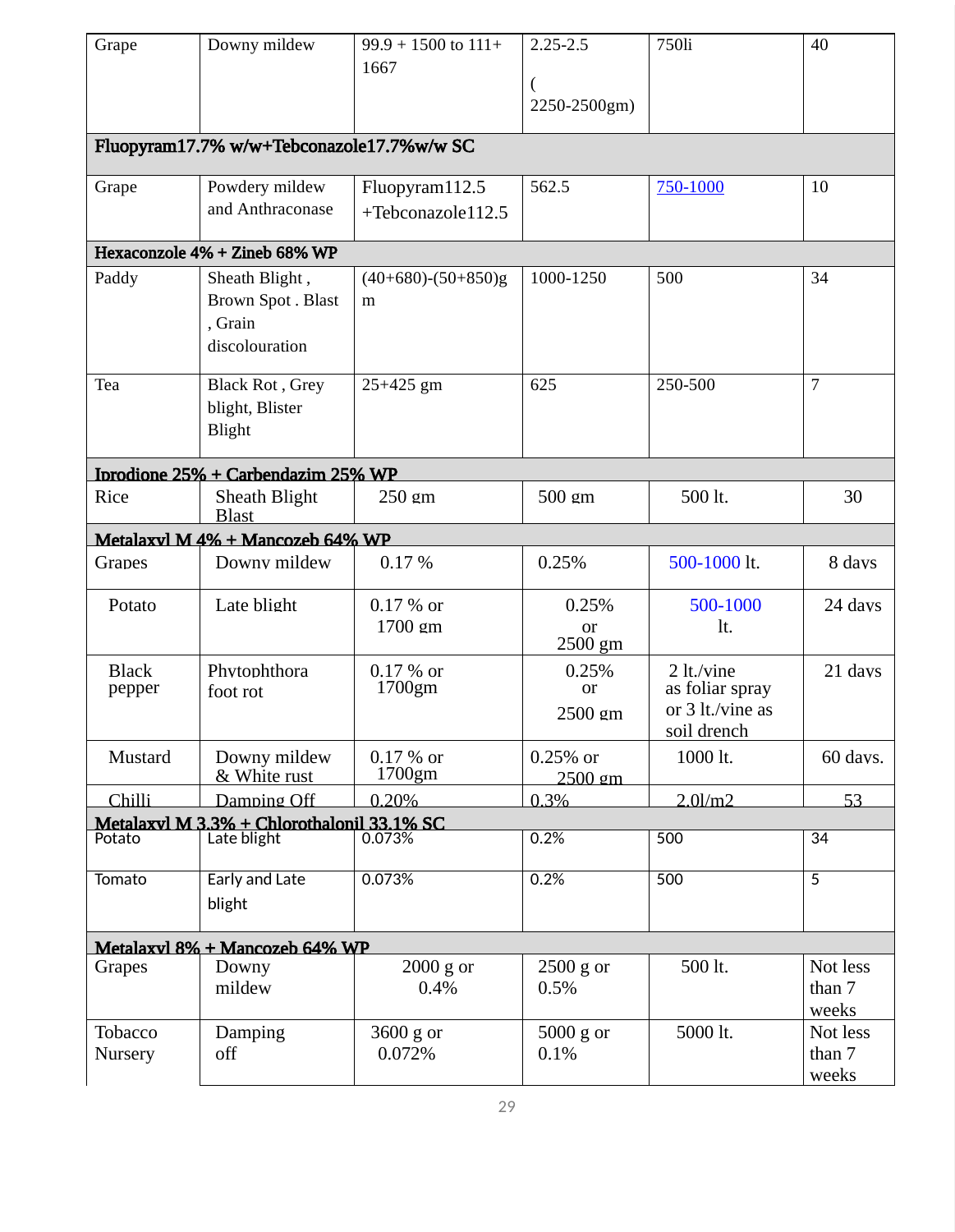|                        | Leaf blight/<br><b>Black Shank</b><br>(Soil drench at<br>sowing and spray<br>at 30<br>days after<br>sowing) | $1440$ g or<br>0.14%                           | $2000$ g or<br>0.2%                  | 1000 lt.                                                       | Not less<br>than 7<br>weeks  |
|------------------------|-------------------------------------------------------------------------------------------------------------|------------------------------------------------|--------------------------------------|----------------------------------------------------------------|------------------------------|
| Potato                 | Late blight                                                                                                 | 1800 gm<br>or 0.18%                            | 2500 gm or<br>0.25%                  | 1000 lt.                                                       | Not less<br>than 7<br>weeks  |
| Mustard                | White rust and<br>Alternaria blight                                                                         | 1800 gm or 0.18%                               | 2500 gm or<br>0.5%                   | 1000 lt.                                                       | Not less<br>than 8<br>weeks  |
| <b>Black</b><br>Pepper | Phytophthora foot<br>rot                                                                                    | 1.8<br>g.a.i/vine or<br>0.09%                  | 2.5 gm/vine<br>or 0.125%             | 2 lt./vine<br>(spraying)<br>$5$ lt. / vine<br>(soil drenching) | Not less<br>than 21<br>weeks |
| Pearl millet           | Downy mildew                                                                                                | 1440 gm<br>or 0.28%                            | 2000 gm or<br>0.4%                   | 500 lt.                                                        | Not less<br>than 7<br>weeks  |
|                        | Metiram 55% + Pyraclostrobin 5% WG                                                                          |                                                |                                      |                                                                |                              |
| Tomato                 | Early blight                                                                                                | 900-1050                                       | 1500-1750                            | 500                                                            | 5                            |
| Potato                 | Late blight                                                                                                 | 900-1050                                       | 1500-1750                            | 500                                                            | 15                           |
| Grape                  | Downy Mildew                                                                                                | 900-1050                                       | 1500-1750                            | 750                                                            | 34                           |
| Chilli                 | Anthracnose                                                                                                 | 900-1050                                       | 1500-1750                            | 750                                                            | 5                            |
| Onion                  | Purple Blotch                                                                                               | 900-1050                                       | 1500-1750                            | 750                                                            | 16                           |
| Cotton                 | Alternaria leaf<br>spot                                                                                     | 900-1050                                       | 1500-1750                            | 750                                                            | 45                           |
| Apple                  | Premature leaf<br>fall disease &<br>Altern aria leaf<br>spot and blight                                     | 1750g/ha                                       | 100g/100L                            | 1750                                                           | 12                           |
| Green gram             | Cercopora leaf<br>spot                                                                                      | 900-150                                        | 1500-1750                            | 500                                                            | 18                           |
| Ground nut             | Tika disease                                                                                                | 900-1050                                       | 1500-1750                            | 500                                                            | 42                           |
| Pomegranate            | Fruit spot                                                                                                  | 900-1050                                       | 1500-1750                            | 500                                                            | 67                           |
|                        | Propiconazole 13.9% + Difenoconazole 13.9% EC                                                               |                                                |                                      |                                                                |                              |
| Paddy                  | Sheath blight,<br>dirty panicle                                                                             | $0.02\% - 0.03\%$                              | $(0.07 - 0.1\%)$<br>$0.7 - 1.0$ ml/l | 500                                                            | 46                           |
|                        |                                                                                                             | Pvraclostrobin 133g/l + Epoxiconaxole 50g/l SE |                                      |                                                                |                              |
| Ground nut             | Tikka                                                                                                       | 114.37-137.25                                  | 625-700                              | 500                                                            | 21                           |
| Wheat                  | Yellow rust                                                                                                 | 137.25                                         | 750                                  | 500                                                            | 47                           |
| Coffee                 | <b>Rust of Coffee</b>                                                                                       | 137.25                                         | 750                                  | 750                                                            | 37                           |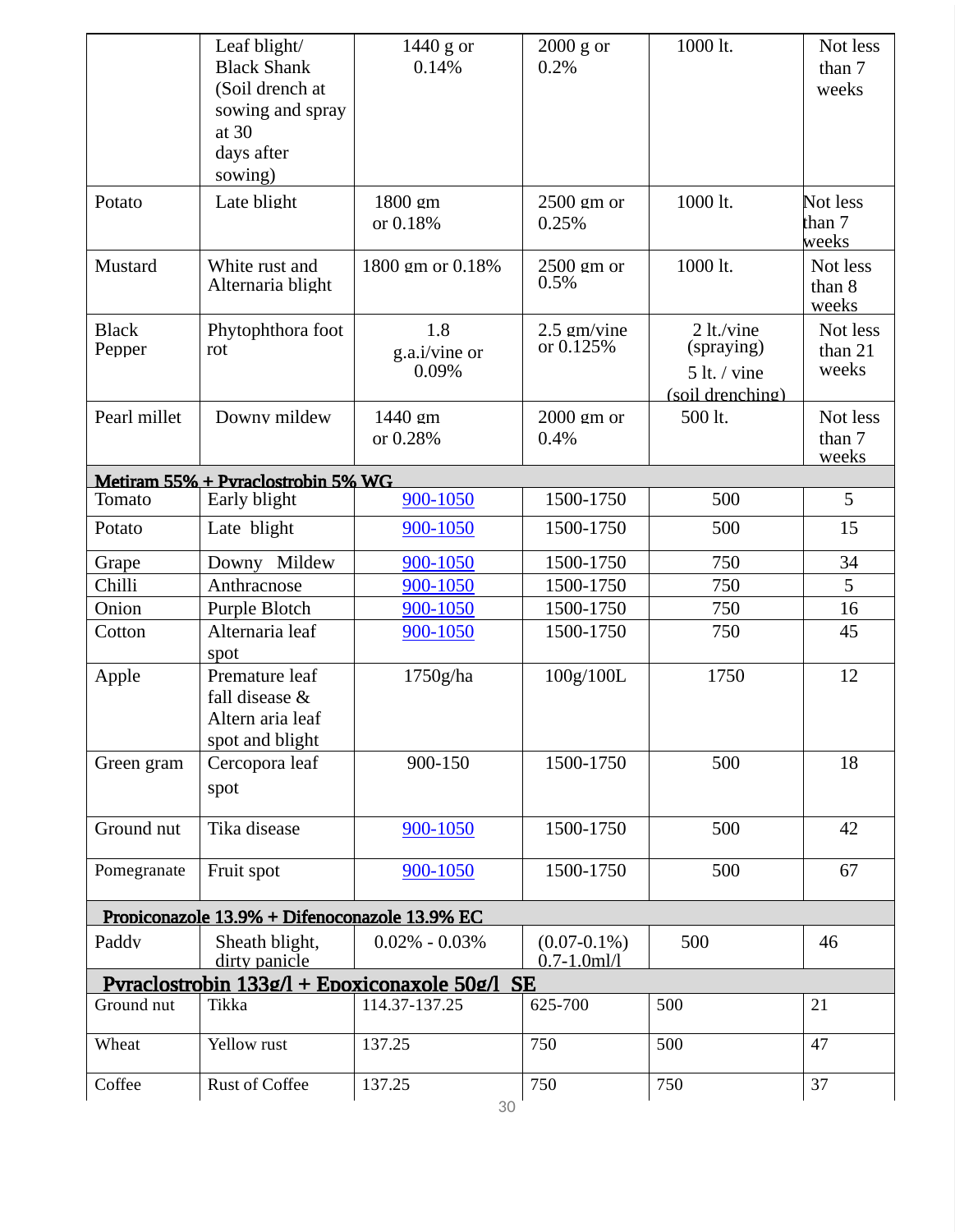| Soybean                | Control of<br>Cercospora leaf<br>spot                                             | 137.25                                                  | 750       | 500                                          | 27             |
|------------------------|-----------------------------------------------------------------------------------|---------------------------------------------------------|-----------|----------------------------------------------|----------------|
|                        | Tebuconazole 10%WP+Sulphur65%WG                                                   |                                                         |           |                                              |                |
| Chilli                 | Powdery mildew&<br>Fruit rot                                                      | 937.50(125+812.5)                                       | 1250      | 500                                          | 5              |
| Soybean                | Leaf spot & Pod<br>blight                                                         | 937.50(125+812.5)                                       | 1250      | 500                                          | 26             |
|                        | Tebuconazole 50% + Trifloxystrobin 25% WG                                         |                                                         |           |                                              |                |
| Rice                   | Sheath blight,<br>Leaf, Neck Blast,<br>Glume<br>discoloration<br>(dirty panicle), | $100 + 50$                                              | 200       | 375-500                                      | 21 days        |
| Rice                   | False<br>and<br>smut<br>Brown leaf spot                                           |                                                         | 350-400   | 500                                          | 35             |
| Tomato                 | Early blight                                                                      | $175 + 87.5$                                            | 350       | 500                                          | $\overline{3}$ |
|                        |                                                                                   | Thiophanate Methyl 450g/l + Pyraclostrobin 50g/l w/v FS |           |                                              |                |
| Okra                   | Post<br>emergent<br>damping off                                                   | 15                                                      | 30        | 500                                          | <b>NA</b>      |
| Soybean                | Seedling rot                                                                      | $10-12.5$                                               | $20 - 25$ | Sufficient to coat<br>the seeds<br>uniformly | <b>NA</b>      |
| Groundnut              | Stem rot                                                                          | $10 - 12.5$                                             | $20 - 25$ | Sufficient to coat<br>the seeds<br>uniformly | <b>NA</b>      |
| for<br>Potato<br>tuber | <b>Black scruf</b>                                                                | 10                                                      | 20        | Sufficient to coat<br>the seeds<br>uniformly | <b>NA</b>      |

\* Warning: When used as a foliar spray on Red Delicious variety of apples. This product may cause resetting.

\*\* In case of fruit trees the values given pertain to the concentration of a.i. in spray solution and volume of spray solution required per tree.